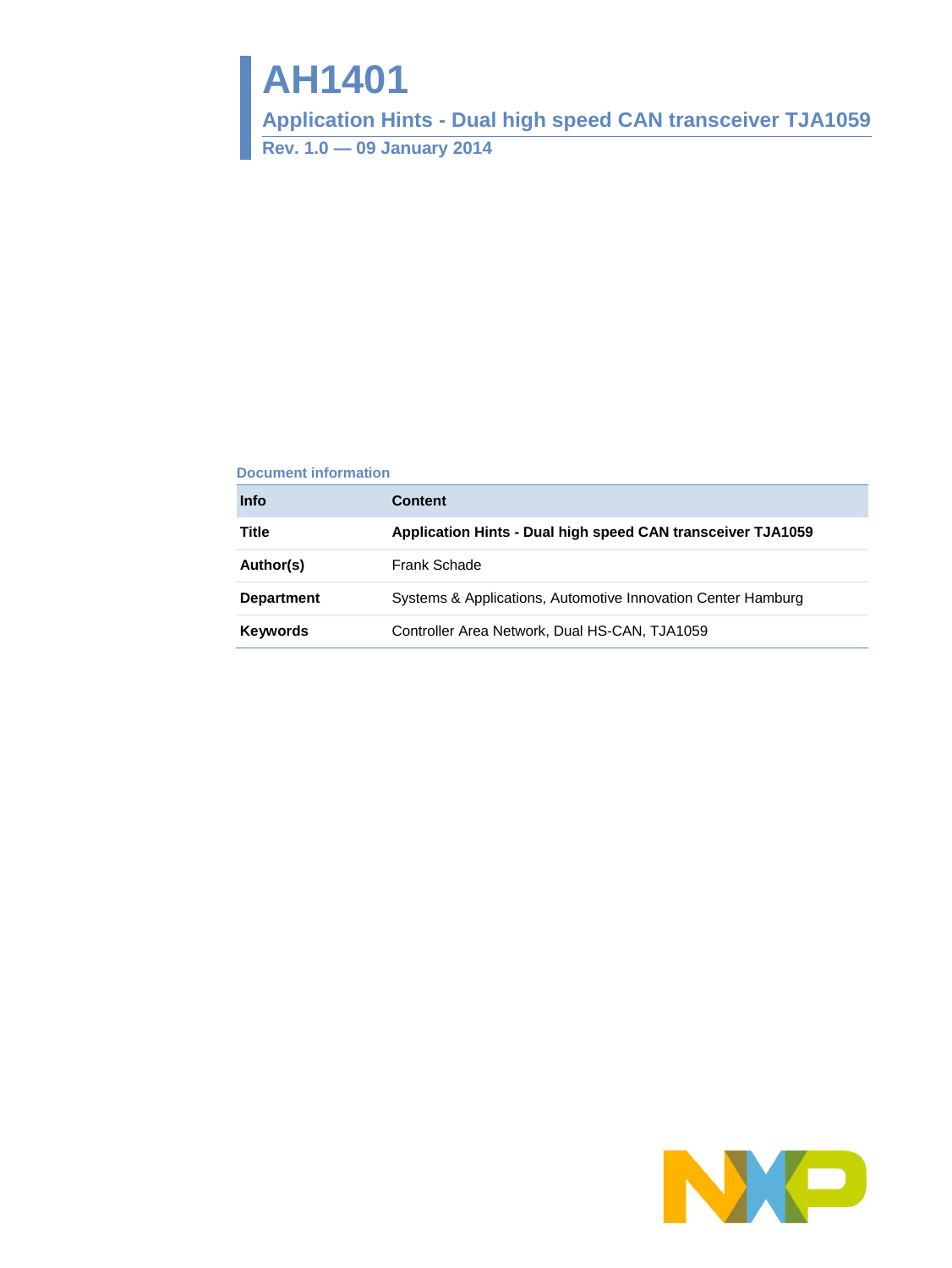#### **Summary**

The intention of this application hints document is to provide the necessary information for hardware and software designers for creation of automotive applications using the dual high speed CAN transceiver TJA1059.

#### **Revision history**

| 2014-01-09<br>1.0 |                 |
|-------------------|-----------------|
|                   | Initial version |

### **Contact information**

For additional information, please visit: http://www.nxp.com

For sales office addresses, please send an email to: salesaddresses@nxp.com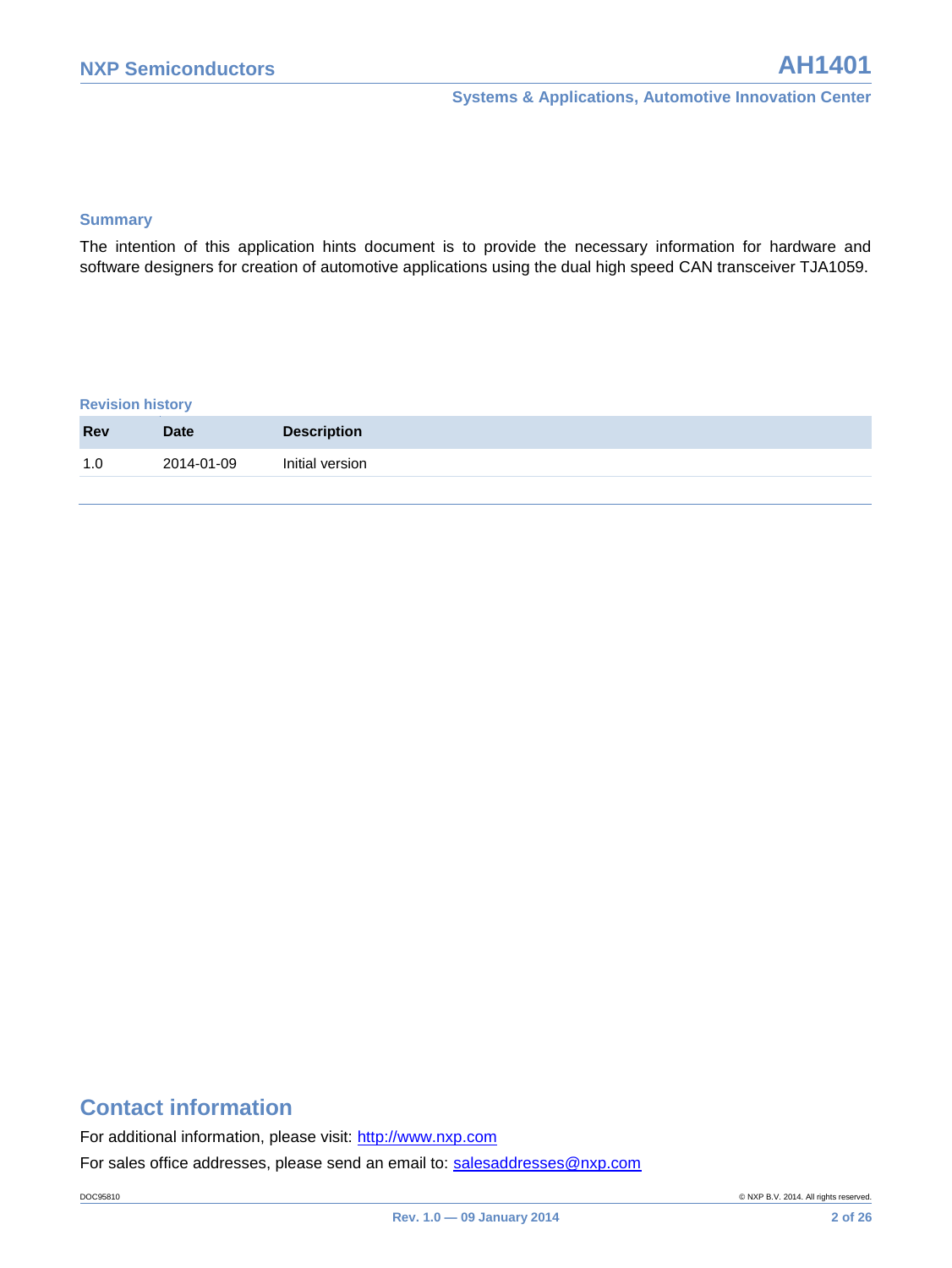#### **Contents**

| $\mathbf 1$  |  |
|--------------|--|
| 2.           |  |
| 3.           |  |
| 3.1          |  |
| 3.2          |  |
| 3.2.1        |  |
| 3.2.2        |  |
| 3.2.3        |  |
| 3.3          |  |
| 3.4          |  |
| 3.4.1        |  |
| 3.4.2        |  |
| 3.4.3        |  |
| 3.4.4        |  |
| 3.5<br>3.5.1 |  |
| 3.5.1.1      |  |
| 3.5.1.2      |  |
| 3.5.2        |  |
| 3.5.3        |  |
| 3.5.4        |  |
| 3.6          |  |
| 3.7          |  |
| 4.           |  |
| 4.1          |  |
| 5.           |  |
| 6.           |  |
| 7.           |  |
| 7.1          |  |
| 7.2          |  |
|              |  |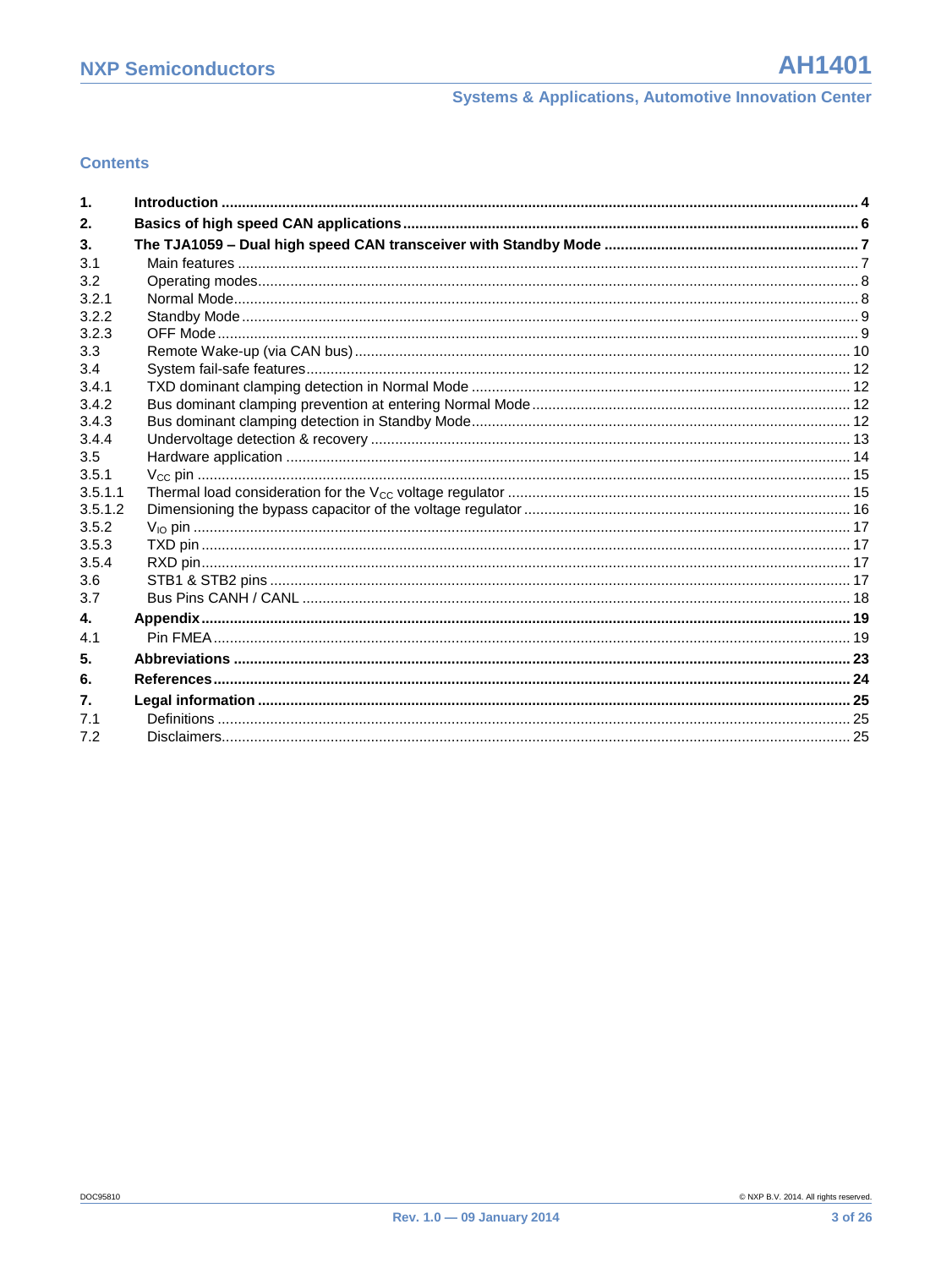### <span id="page-3-0"></span>**1. Introduction**

The TJA1051, TJA1042, TJA1043, TJA1048, TJA1059 and TJA1049 and their variants TJA1042/3, TJA1051/3, TJA1051/E, TJA1049/3 are 3rd generation standalone high speed CAN transceivers from NXP Semiconductors and a step up from high speed CAN transceivers TJA1040, TJA1041A and TJA1050 (see [Fig 1\)](#page-3-1).

All transceivers provide the physical link between the protocol controller and the physical transmission medium according to the ISO11898 [\(\[2\],](#page-23-1) [\[3\]\)](#page-23-2) and SAE J2284 [\[4\].](#page-23-3) This ensures full interoperability with other ISO11898 compliant transceiver products.

<span id="page-3-1"></span>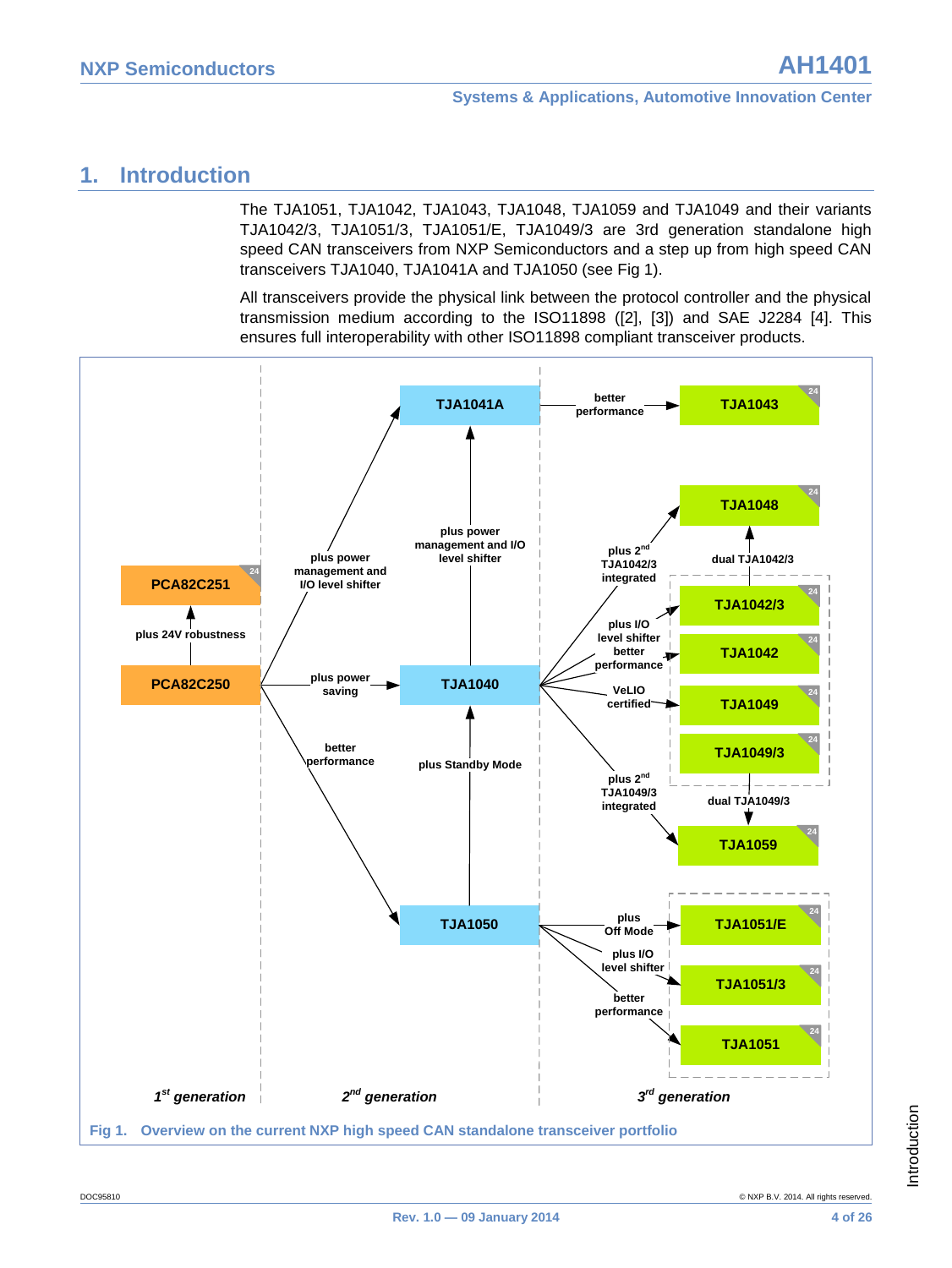The TJA1049/3, TJA1042/3 and TJA1051/3 allow interfacing to 3V microcontrollers via pin  $V_{10}$ . The TJA1051/E offers a dedicated Off mode to completely disable the transceiver. The dual high speed CAN standalone transceiver TJA1048 offers two integrated TJA1042/3 blocks. The dual high speed CAN standalone transceiver TJA1059 offers two integrated TJA1049/3 blocks.

Compared to their functional predecessors the  $3<sup>rd</sup>$  generation high speed CAN transceivers from NXP Semiconductors offer

- a significantly improved ESD robustness,
- a further reduction in electromagnetic emission (EME)
- beside an improved electromagnetic immunity (EMI),
- a higher voltage robustness in order to full support 24V applications
- and a predictable undervoltage behavior at all supply conditions.

With the extended portfolio of high speed CAN transceivers NXP Semiconductors enables ECU designers to find the best application fitting standalone transceiver product in order to cover all main application specific requirements [\(Fig 2\)](#page-4-0).

|                              |             |                     |            |             | <b>Modes</b> |       |                     |                    | <b>Fail-safe features</b> |                        |                          |                        |                 |                | <b>Wake-up</b> |                       |                      |
|------------------------------|-------------|---------------------|------------|-------------|--------------|-------|---------------------|--------------------|---------------------------|------------------------|--------------------------|------------------------|-----------------|----------------|----------------|-----------------------|----------------------|
| <b>HSCAN device</b>          | No. of pins | No. of CAN channels | Normal     | Listen-only | Standby      | Sleep | $\overline{\delta}$ | TXD dominant timer | Bus dominant timer        | Undervoltage detection | Short circuit protection | Temperature protection | Error detection | Remote via CAN | Local via WAKE | <b>Host Interface</b> | SPLIT <sub>pin</sub> |
| TJA1051                      | $\,8\,$     | $\mathbf{1}$        | $\sqrt{}$  | $\sqrt{}$   |              |       |                     | $\sqrt{}$          |                           | $\sqrt{ }$             | $\sqrt{ }$               | $\sqrt{ }$             |                 |                |                | 5V                    |                      |
| TJA1051/3                    | 8           | 1                   | $\sqrt{ }$ | $\sqrt{}$   |              |       |                     | $\sqrt{2}$         |                           | $\sqrt{ }$             | $\sqrt{ }$               | $\sqrt{ }$             |                 |                |                | $3-5V$                |                      |
| <b>TJA1051/E</b>             | 8           | 1                   | $\sqrt{}$  | $\sqrt{2}$  |              |       | $\sqrt{ }$          | $\sqrt{2}$         |                           | $\sqrt{ }$             | $\sqrt{}$                | $\sqrt{ }$             |                 |                |                | 5V                    |                      |
| TJA1042                      | 8           | $\overline{1}$      | $\sqrt{2}$ |             | $\sqrt{}$    |       |                     | $\sqrt{ }$         | $\sqrt{}$                 | $\sqrt{ }$             | $\sqrt{}$                | $\sqrt{}$              |                 | $\sqrt{}$      |                | 5V                    | $\sqrt{}$            |
| TJA1042/3                    | 8           | 1                   | $\sqrt{}$  |             | $\sqrt{2}$   |       |                     | $\sqrt{ }$         | $\sqrt{ }$                | $\sqrt{ }$             | $\sqrt{ }$               | $\sqrt{ }$             |                 | $\sqrt{}$      |                | $3-5V$                |                      |
| TJA1049 <sup>1</sup>         | 8           | 1                   | $\sqrt{}$  |             | $\sqrt{}$    |       |                     | $\sqrt{ }$         | $\sqrt{2}$                | $\sqrt{}$              | $\sqrt{ }$               | $\sqrt{ }$             |                 | $\sqrt{ }$     |                | 5V                    | $\sqrt{}$            |
| TJA1049/3 <sup>1</sup>       | 8           | 1                   | $\sqrt{}$  |             | $\sqrt{2}$   |       |                     | $\sqrt{}$          | $\sqrt{ }$                | $\sqrt{}$              | $\sqrt{}$                | $\sqrt{ }$             |                 | $\sqrt{ }$     |                | $3-5V$                |                      |
| <b>TJA1048</b>               | 14          | $\overline{2}$      | $\sqrt{}$  |             | $\sqrt{2}$   |       |                     | $\sqrt{ }$         |                           | $\sqrt{ }$             | $\sqrt{}$                | $\sqrt{ }$             |                 | $\sqrt{ }$     |                | $3-5V$                |                      |
| $TJA1059^{1,2}$              | 14          | $\overline{c}$      | $\sqrt{ }$ |             | $\sqrt{2}$   |       |                     | $\sqrt{ }$         |                           | $\sqrt{}$              | $\sqrt{}$                | $\sqrt{ }$             |                 | $\sqrt{}$      |                | $3-5V$                |                      |
| TJA1043                      | 14          | 1                   | $\sqrt{}$  | $\sqrt{ }$  | $\sqrt{}$    | √     |                     | $\sqrt{ }$         |                           | $\sqrt{}$              | $\sqrt{}$                | $\sqrt{}$              | √               | $\sqrt{}$      | $\sqrt{}$      | $3-5V$                | $\sqrt{}$            |
| <sup>1</sup> VeLIO certified |             |                     |            |             |              |       |                     |                    |                           |                        |                          |                        |                 |                |                |                       |                      |

 $2$  Comply with all global OEM requirements; allows a one-fits-all approach

<span id="page-4-0"></span>**Fig 2. Feature overview of 3rd generation high speed CAN standalone transceiver portfolio**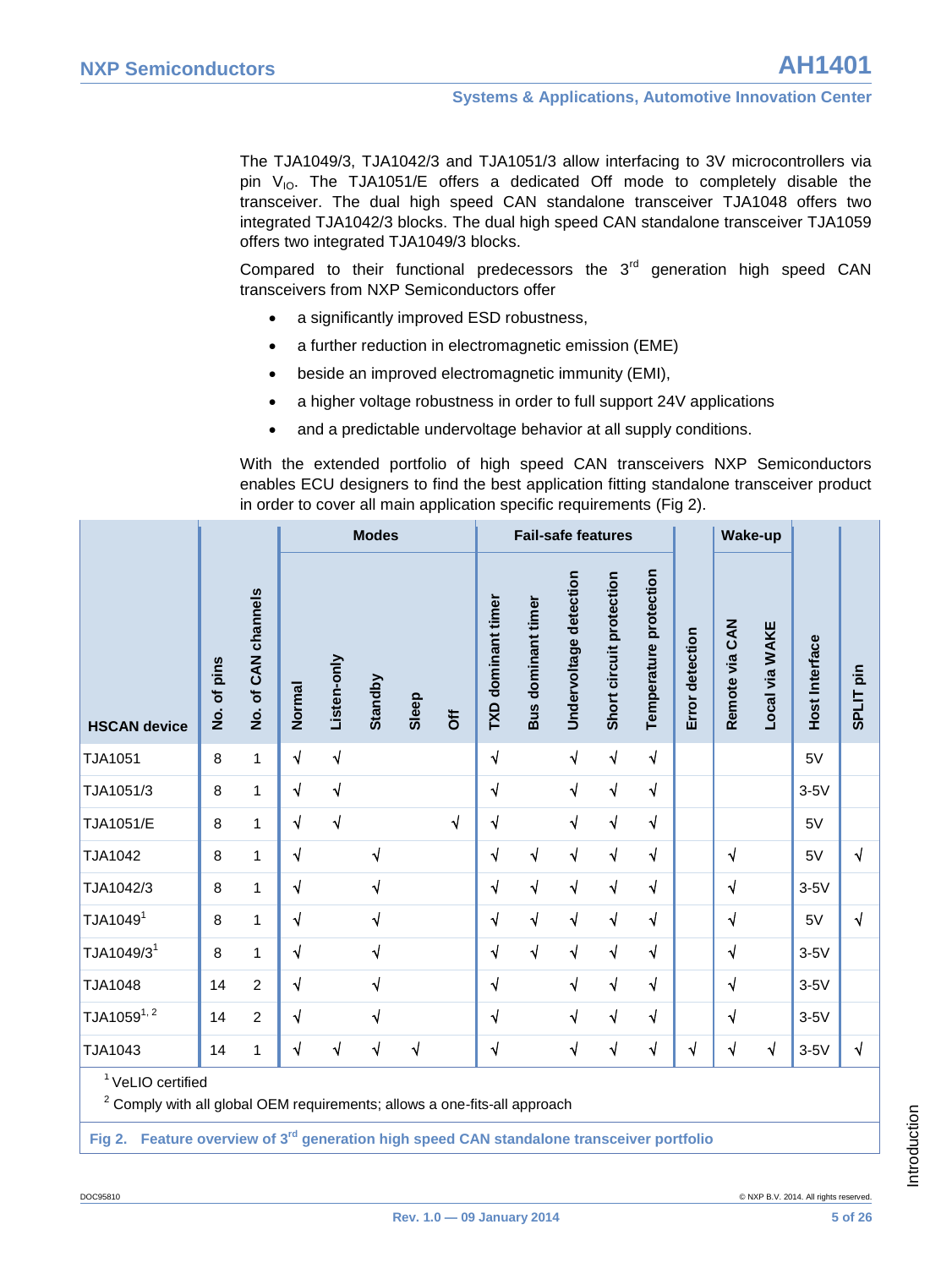### <span id="page-5-0"></span>**2. Basics of high speed CAN applications**

The protocol controller outputs a serial transmit data stream to the TXD input of the CAN transceiver. An internal pull-up function sets the TXD input to logic HIGH, which means that the bus output driver stays recessive in the case of a TXD open circuit condition. In the recessive state [\(Fig 3\)](#page-5-1) the CANH and CANL pins are biased to a voltage level of  $V_{CC}$ divided by 2. If a logic LOW level is applied to TXD, the output stage is activated, generating a dominant state on the bus line [Fig 3.](#page-5-1)



<span id="page-5-1"></span>If no bus node transmits a dominant bit, the bus stays in recessive state. If one or multiple bus nodes transmit a dominant bit, then the bus lines enter the dominant state overriding the recessive state (wired-AND characteristic).

The receiver converts the differential bus signal to a logic level signal, which is output at RXD. The serial receive data stream is provided to the bus protocol controller for decoding. The internal receiver comparator is always active. It monitors the bus while the bus node is transmitting a message. This is required to support the non-destructive bitby-bit arbitration scheme of CAN.

**Details about high speed CAN applications in general are explained in the NXP application hints document [\[5\]](#page-23-4) ― Rules and recommendations for in-vehicle CAN networks.**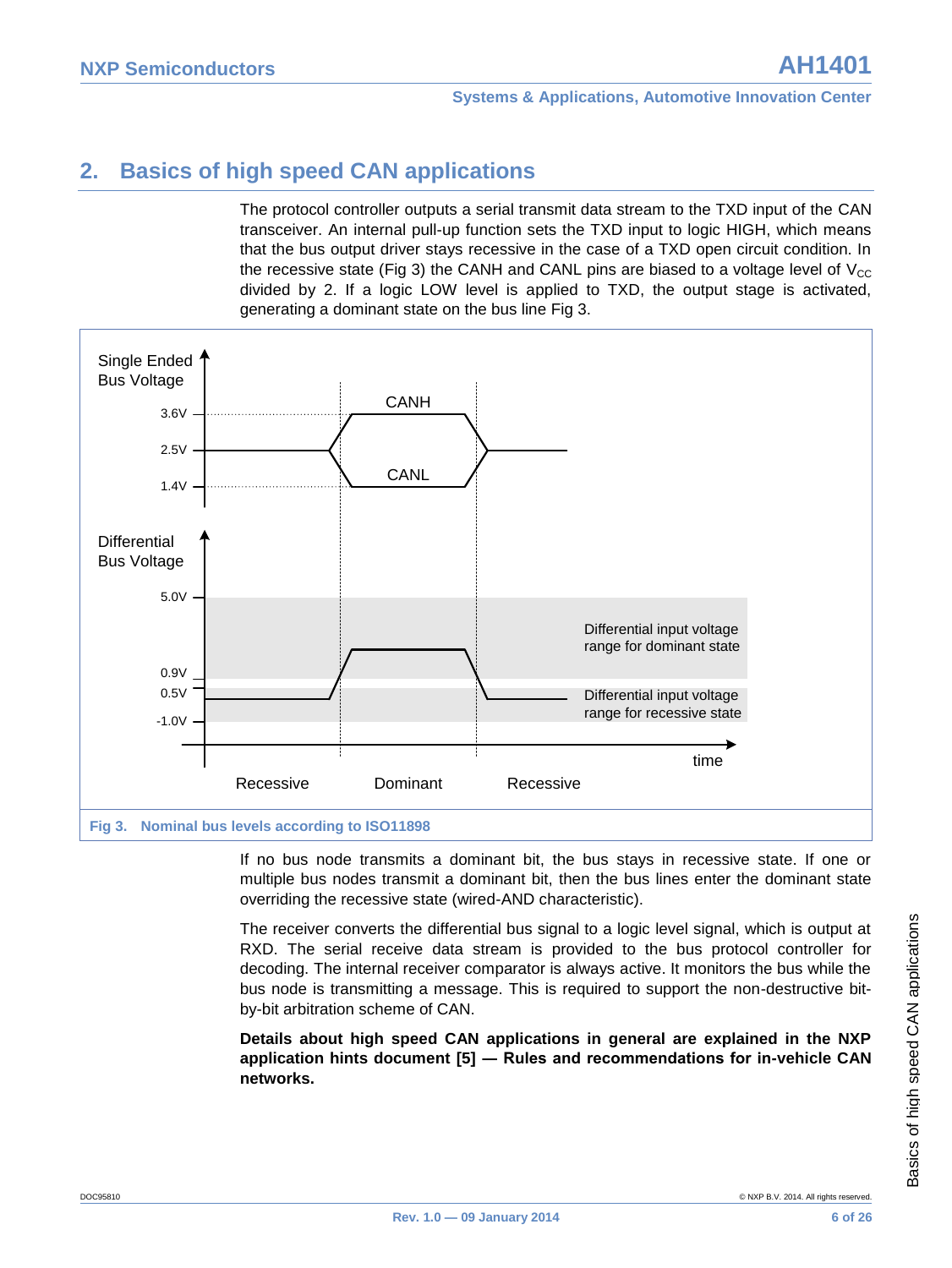### <span id="page-6-0"></span>**3. The TJA1059 – Dual high speed CAN transceiver with Standby Mode**

#### <span id="page-6-1"></span>**3.1 Main features**

The TJA1059 is a dual high-speed CAN transceiver from NXP Semiconductors providing two independent CAN channels with a low power mode (called Standby mode) besides a Normal mode. The TJA1059 can be interfaced directly to microcontrollers with supply voltages from 3V to 5V [\[1\].](#page-23-5)

The TJA1059 is the excellent choice for all types of HS-CAN networks containing more than one HS-CAN interface that require a low-power mode with wake-up capability via the CAN bus, especially for Body Control and Gateway units.

Due to the compliance with all global OEM requirements the TJA1059 allows a one-fitsall approach.

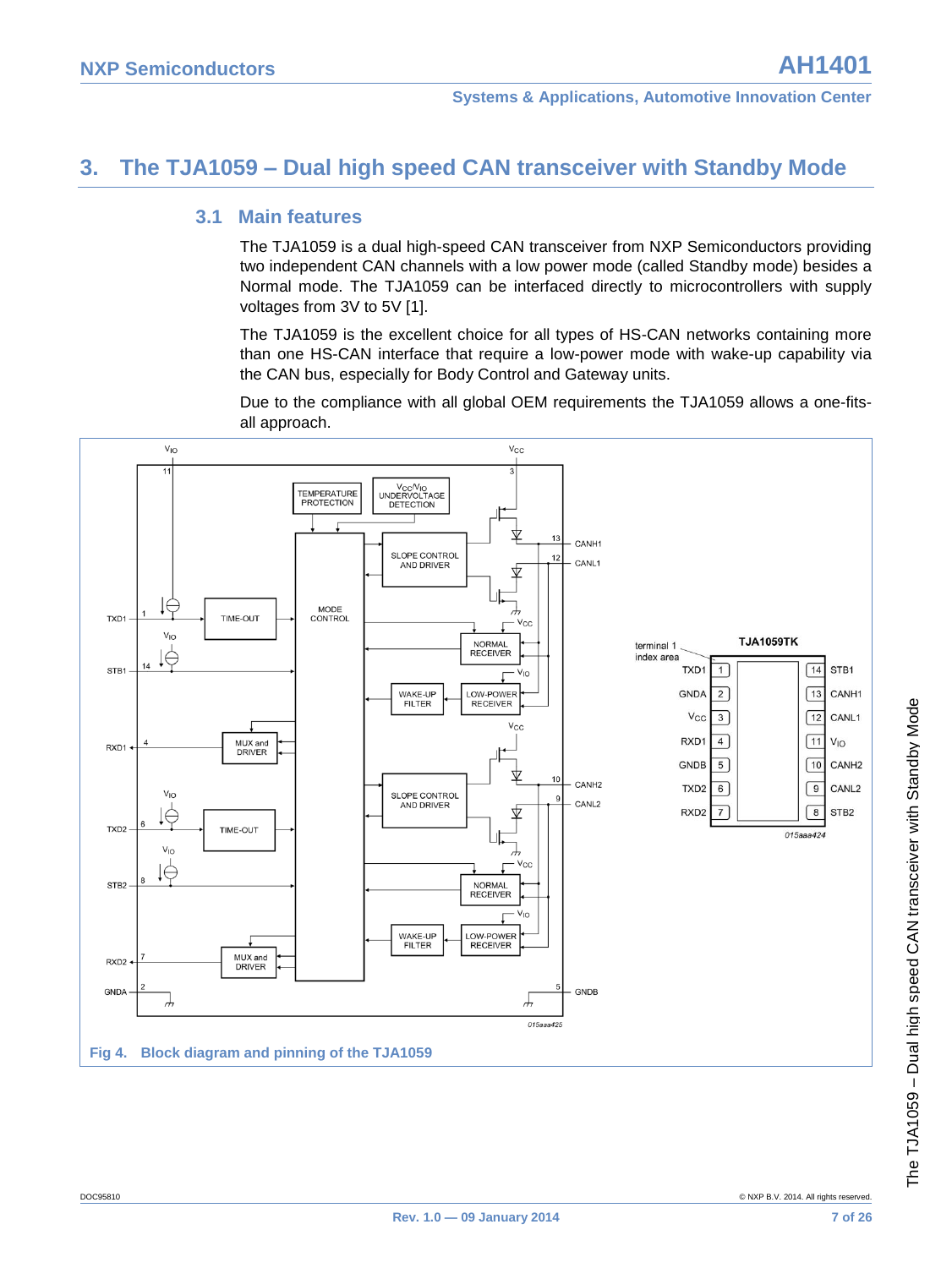### <span id="page-7-0"></span>**3.2 Operating modes**

The TJA1059 offers 2 different power modes, Normal mode and Standby mode which are directly selectable for each CAN channel. Taking into account the  $V_{10}$  undervoltage condition a third power mode can be entered; the so-called OFF mode, selected generally for both CAN channels. [Fig 5](#page-7-2) shows how the different operation modes can be entered. Every mode provides a certain behavior and terminates the CAN channel to a certain value. The following sub-chapters give a short overview of those features.



#### <span id="page-7-2"></span>**3.2.1 Normal Mode**

<span id="page-7-1"></span>In Normal mode the CAN communication is enabled. The digital bit stream input at TXD is transferred into corresponding analog bus signals. Simultaneously, the transceiver monitors the bus, converting the analog bus signals into the corresponding digital bit stream output at RXD. The bus lines are biased to  $V_{\rm cc}/2$  in recessive state and the transmitter is enabled. The Normal mode is entered setting STB1 or STB2 to LOW. Switching into Normal mode is CAN channel independently.

In Normal mode the transceiver provides the following functions:

- The CAN transmitter is active.
- The normal CAN receiver is active.
- The low power CAN receiver is active.
- CANH and CANL are biased to  $V_{cc}/2$ .
- Pin RXD reflects the normal CAN Receiver.
- $V_{CC}$  and  $V_{IO}$  undervoltage detectors are active for undervoltage detection.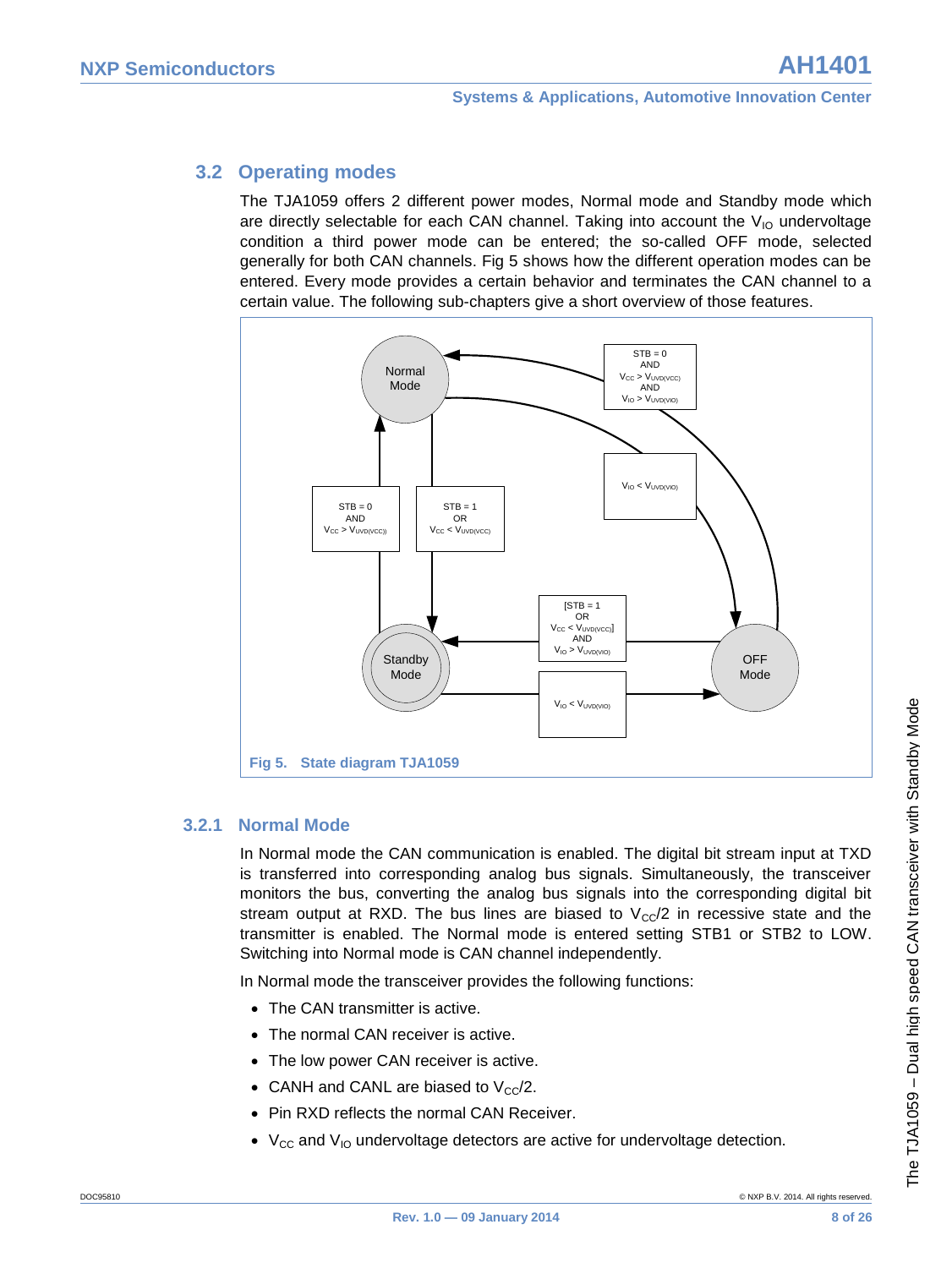#### **3.2.2 Standby Mode**

<span id="page-8-0"></span>The Standby mode is used to reduce the power consumption of the TJA1059 significantly. In Standby mode the specific CAN channel is not capable of transmitting and receiving regular CAN messages, but it monitors the bus for CAN messages. After passing the wake-up filter the bus signal is transferred to RXD with an additional time delay  $t_{\text{fitr}(\text{wake})bus}$ . To reduce the current consumption as far as possible the bus is terminated to GND rather than biased to  $V_{\text{CC}}/2$  as in Normal mode. The Standby mode is selected setting STB1 or STB2 to HIGH channel independently or by undervoltage detection on  $V_{CC}$  for both channels at the same time. Due to an internal pull-up function on the pins STB1 and STB2 it is the default mode if the pins are unconnected.

In Standby mode the transceiver provides the following functions:

- The CAN transmitter is off.
- The normal CAN receiver is off.
- The low power CAN receiver is active.
- CANH and CANL are biased to GND.
- Pin RXD reflects the low power CAN receiver.
- $\bullet$  V<sub>IO</sub> undervoltage detector is active for undervoltage detection.
- $\bullet$  V<sub>CC</sub> undervoltage detector may be disabled.

#### **3.2.3 OFF Mode**

<span id="page-8-1"></span>The non-operation Off mode is introduced offering total passive behaviour the to bus system. The OFF mode is entered by undervoltage detection on  $V_{10}$ . Entering and leaving OFF Mode is done for both channels at the same time, thus not independently. In OFF mode the transceiver provides the following functions:

- The CAN transmitter is off.
- The normal CAN receiver is off.
- The low power CAN receiver is off.
- CANH and CANL are floating (lowest leakage current on bus pins).
- $\bullet$  V<sub>IO</sub> undervoltage detector is active for undervoltage detection.
- $\bullet$  V<sub>CC</sub> undervoltage detector may be disabled.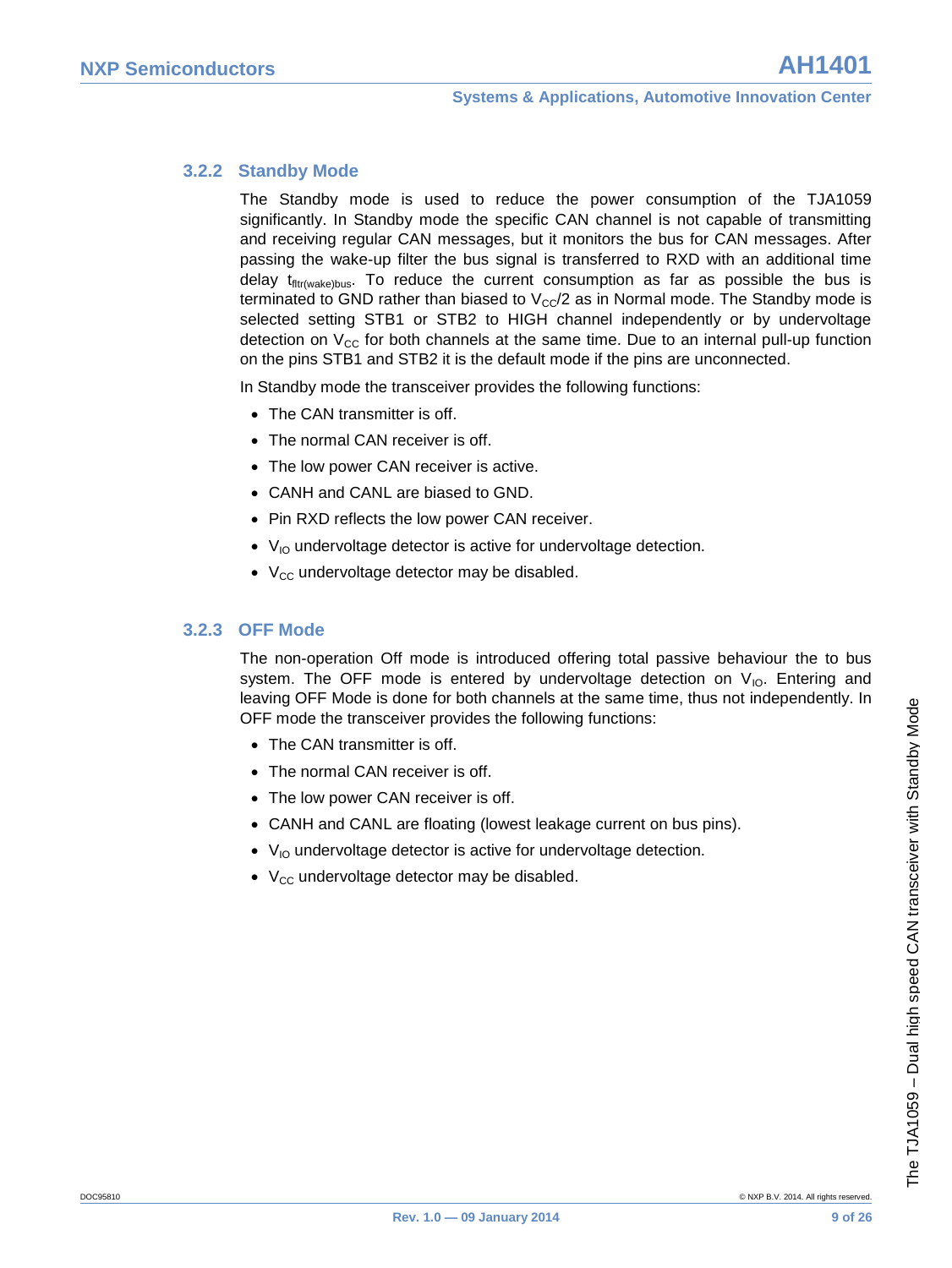| Ch1 Op.<br>mode | Ch <sub>2</sub> Op.<br>mode | STB <sub>1</sub><br>pin | STB <sub>2</sub><br>pin | <b>V<sub>cc</sub></b><br>underv. | <b>V<sub>IO</sub></b><br>underv. | RXD1 pin                |                                  |                |                                | Bus1<br><b>bias</b>              |                | RXD2 pin | Bus <sub>2</sub><br><b>bias</b> |
|-----------------|-----------------------------|-------------------------|-------------------------|----------------------------------|----------------------------------|-------------------------|----------------------------------|----------------|--------------------------------|----------------------------------|----------------|----------|---------------------------------|
|                 |                             |                         |                         |                                  |                                  | Low                     | High                             |                | Low                            | <b>High</b>                      |                |          |                                 |
| Normal          | Normal                      | $\pmb{0}$               | 0                       | no                               | no                               | <b>Bus</b><br>dom.      | <b>Bus</b><br>rec.               | $V_{\rm CC}/2$ | <b>Bus</b><br>dom.             | <b>Bus</b><br>rec.               | $V_{\rm CC}/2$ |          |                                 |
| Standby         | Normal                      | $\mathbf{1}$            | 0                       | no                               | no                               | Wake-<br>up<br>detected | No.<br>wake-up<br>detected       | <b>GND</b>     | <b>Bus</b><br>dom.             | <b>Bus</b><br>rec.               | $V_{\rm CC}/2$ |          |                                 |
| Normal          | Standby                     | $\pmb{0}$               | 1                       | no                               | no                               | <b>Bus</b><br>dom.      | <b>Bus</b><br>rec.               | $V_{\rm CC}/2$ | Wake-<br><b>up</b><br>detected | No.<br>wake-up<br>detected       | <b>GND</b>     |          |                                 |
| Standby         | Standby                     | 1                       | 1                       | no                               | no                               | Wake-<br>up<br>detected | <b>No</b><br>wake-up<br>detected | <b>GND</b>     | Wake-<br><b>up</b><br>detected | <b>No</b><br>wake-up<br>detected | <b>GND</b>     |          |                                 |
| Standby         | Standby                     | X                       | X                       | yes                              | no                               | Wake-<br>up<br>detected | <b>No</b><br>wake-up<br>detected | <b>GND</b>     | Wake-<br><b>up</b><br>detected | No.<br>wake-up<br>detected       | <b>GND</b>     |          |                                 |
| <b>OFF</b>      | <b>OFF</b>                  | X                       | X                       | X                                | yes                              |                         |                                  | float          |                                |                                  | float          |          |                                 |

#### **Table 1. Characteristics of the different modes**

#### <span id="page-9-0"></span>**3.3 Remote Wake-up (via CAN bus)**

In comparison to the TJA1049 the TJA1059 offers a slightly enhanced remote wake-up procedure. The TJA1049 in Standby mode transfers the bus signal to RXD with an additional time delay  $t_{\text{fitr(wake)bus}}$  in oder to filter noise and spikes.

A dedicated wake-up sequence (specified in ISO11898-5) must be received to wake-up the TJA1059 from Standby mode [\[1\].](#page-23-5) This filtering improves the robustness against spurious wake-up events due to a dominant clamped CAN bus or dominant phases caused by noise or spikes on the bus.

The wake-up pattern consists of:

- A dominant phase of at least  $t_{wake(busdom)}$  followed by
- A recessive phase of at least  $t_{\text{wake(busrec)}}$  followed by
- A dominant phase of at least  $t_{\text{wake(busdom)}}$

The complete dominant-recessive-dominant pattern must be completed within  $t_{\text{to/wakeblus}}$ to be recognized as a valid wake-up pattern (see [Fig 6\)](#page-10-0). Otherwise the internal wake-up logic gets reset and the complete wake-up pattern needs to be re-applied to the low power receiver of CAN1 or CAN2 before generating a proper remote wake-up. Pins RXD1 and RXD2 will remain high until the wake-up event has been triggered.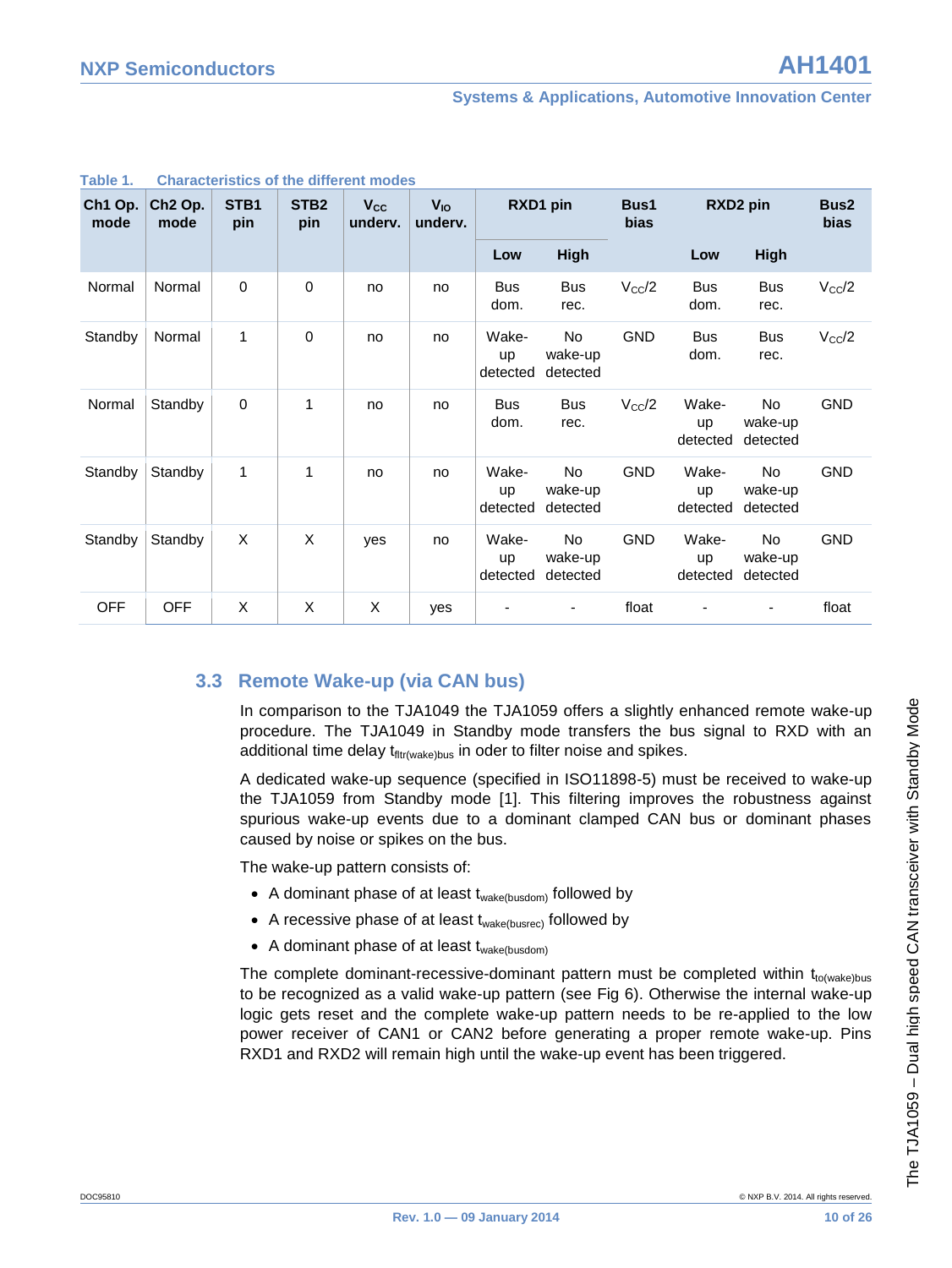

<span id="page-10-0"></span>After the wake-up sequence has been detected, the TJA1059 behaves equal to the TJA1049 and will remain in Standby mode with the bus signals reflected on RXD1/RXD2. Note that dominant or recessive phases less than  $t_{\text{litt/wake)bus}}$  will not be detected by the low power differential receiver and will not be reflected on RXD1/RXD2 in Standby mode.

A wake-up event will not be registered if any of the following events occurs while a wakeup sequence is being received:

- The TJA1059 switches to Normal mode
- The complete wake-up pattern was not received within  $t_{\text{to(wake)bus}}$
- A V<sub>IO</sub> undervoltage was detected  $(V_{IO} < V_{uvd(VIO)})$

If any of these events occurs while a wake-up sequence is being received, the internal wake-up logic will be reset and the complete wake-up sequence will have to be retransmitted to trigger a wake-up event.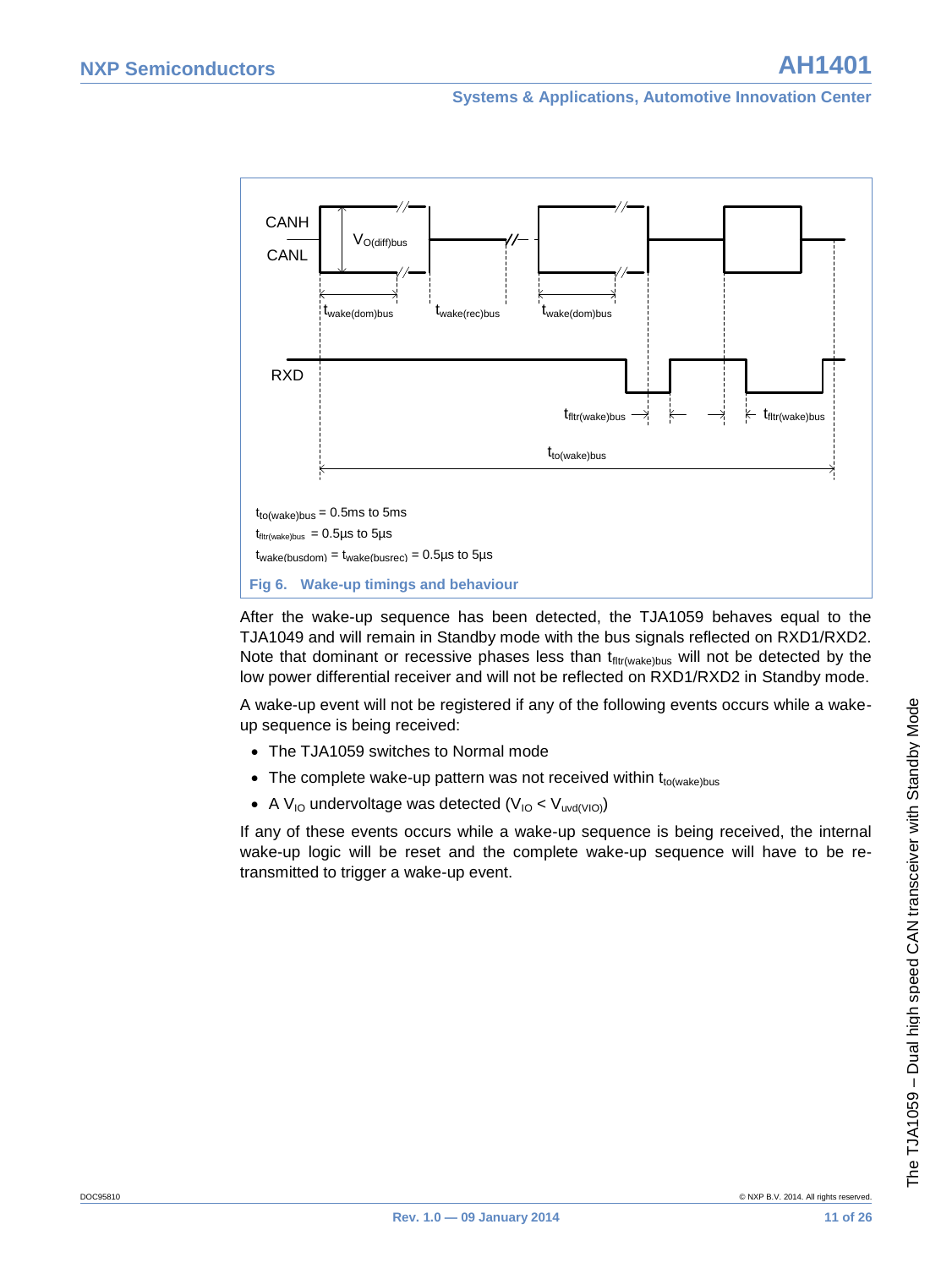### <span id="page-11-0"></span>**3.4 System fail-safe features**

#### **3.4.1 TXD dominant clamping detection in Normal Mode**

<span id="page-11-1"></span>The TXD dominant clamping detection prevents an erroneous CAN-controller from clamping the bus to dominant level by a continuously dominant TXD signal.

After a maximum allowable TXD dominant time  $t_{\text{totdom}TxD}$  the transmitter is disabled (see [Fig 7\)](#page-11-4). According to the CAN protocol only a maximum of eleven successive dominant bits are allowed on TXD (worst case of five successive dominant bits followed immediately by an error frame). Along with the minimum allowable TXD dominant time, this limits the minimum bit rate to 40 kbit/s.



#### <span id="page-11-4"></span>**3.4.2 Bus dominant clamping prevention at entering Normal Mode**

<span id="page-11-2"></span>The TJA1059 provides bus dominant clamping prevention at entering Normal mode. The TXD pin needs to be set HIGH before transmitting its first dominant bit to the bus in Normal mode. This prevents the transceiver clamping the entire bus when starting up with not well defined TXD.

#### **3.4.3 Bus dominant clamping detection in Standby Mode**

<span id="page-11-3"></span>The extended wake-up filter allows a system enter the Standby mode even with a permanently dominant clamped bus (see also chapter [3.3\)](#page-9-0). Because the first wake-up sequence will not be passed. In this case the RXD pin keeps high. For same reasons the RXD keeps high if the dominant clamped bus occurs in Standby mode. If the wake-up filter is passed for certain reasons and the bus keeps clamped dominat the RXD becomes low and keeps this state as long as the failure is present.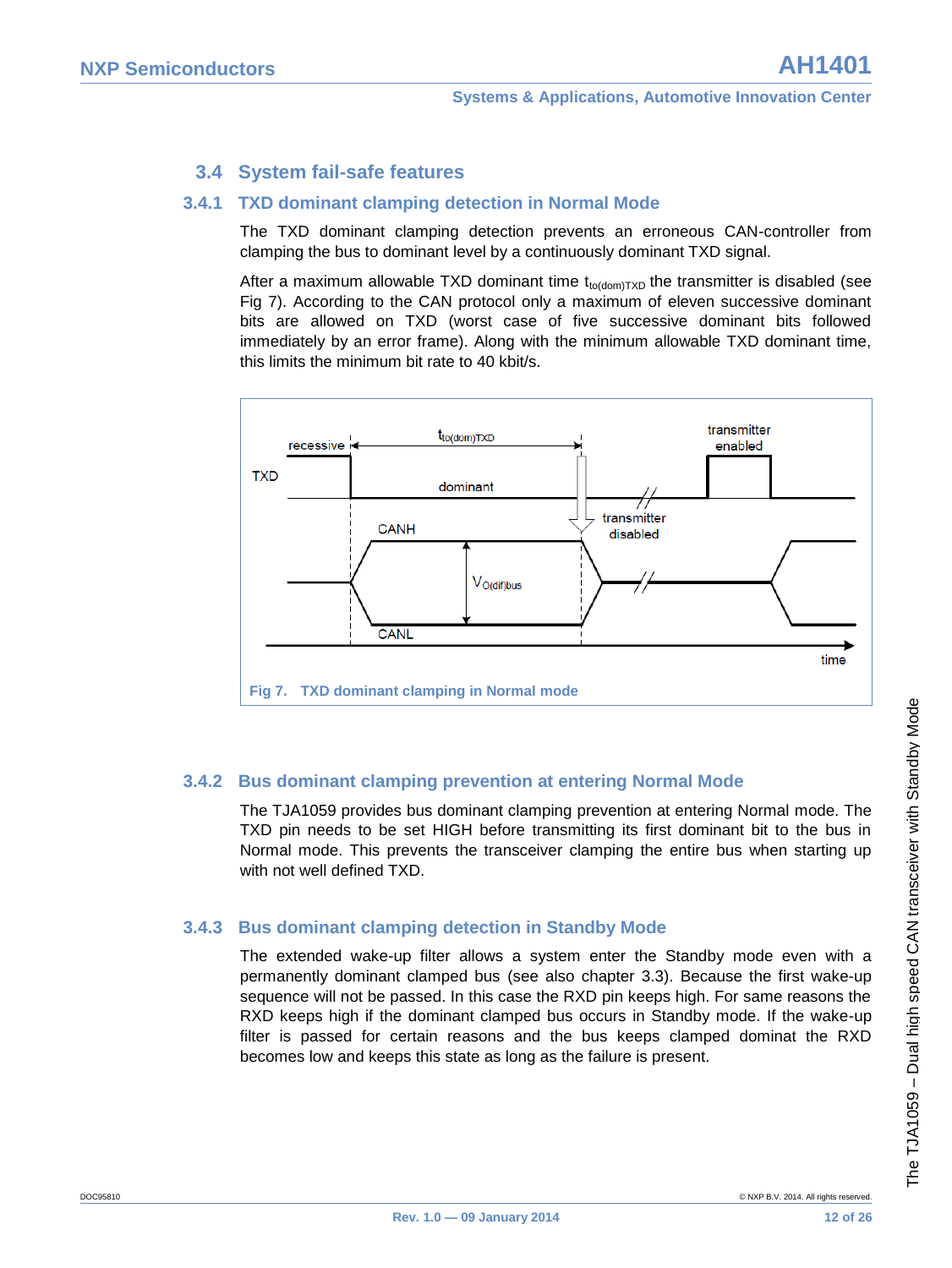#### **3.4.4 Undervoltage detection & recovery**

<span id="page-12-0"></span>The TJA1059 provides two supply pins,  $V_{\text{CC}}$  and  $V_{\text{IO}}$ . The  $V_{\text{CC}}$  voltage is needed for the CAN physical interface.  $V_{CC}$  provides the current needed for the CAN transmitter and receiver in Normal mode. Pin  $V_{10}$  should be connected to the microcontroller supply voltage. This will adjust the signal levels of pins TXD1, TXD2, RXD1, RXD2, STB1 and STB2 to the I/O levels of the microcontroller. Pin  $V_{10}$  also provides the internal supply voltage for the low power differential receiver of each integrated transceiver. For applications running in low power, this allows the bus lines to be monitored for activity even if there is no supply voltage on pin  $V_{CC}$ .

Both voltages are independent from each other. An undervoltage detection circuitry at  $V_{\text{CC}}$  and  $V_{\text{IO}}$  indicates either a  $V_{\text{CC}}$  or  $V_{\text{IO}}$  undervoltage condition that is used for mode control. A  $V_{CC}$  undervoltage condition forces both CAN channels of the TJA1059 to enter Standby mode. The logic state of pins STB1 and STB2 will be ignored until  $V_{CC}$  has recovered. This allows saving current in case of switching off the supply voltage or faulty behaviour of host electronic control unit. As long as  $V_{10}$  keeps present the TJA1059 offers the full wake-up capability. A  $V_{10}$  undervoltage condition forces both CAN channels of the TJA1059 to switch off (OFF mode) and to disengage from the bus (zero loads) until  $V_{10}$  has recovered. In OFF mode both CAN transceivers behave passive to the bus. [Table 2](#page-12-1) gives an overview of the undervoltage behaviour. As long as no undervoltage is detected the TJA1059 keeps fully operational.

| <b>Undervoltage condition</b> |          | <b>Operating mode</b> | <b>CAN1 / CAN2 biasing</b> | <b>Bus wake-up</b> |  |
|-------------------------------|----------|-----------------------|----------------------------|--------------------|--|
| $V_{CC}$                      | $V_{IO}$ |                       |                            | capability         |  |
| no                            | no       | Normal or Standby     | $V_{\rm CC}$ /2 or GND     | yes                |  |
| yes                           | no       | Standby               | <b>GND</b>                 | yes                |  |
| no                            | yes      | <b>OFF</b>            | float                      | no                 |  |
| yes                           | yes      | <b>OFF</b>            | float                      | no                 |  |
|                               |          |                       |                            |                    |  |

#### <span id="page-12-1"></span>**Table 2. Device behaviour in different power conditions**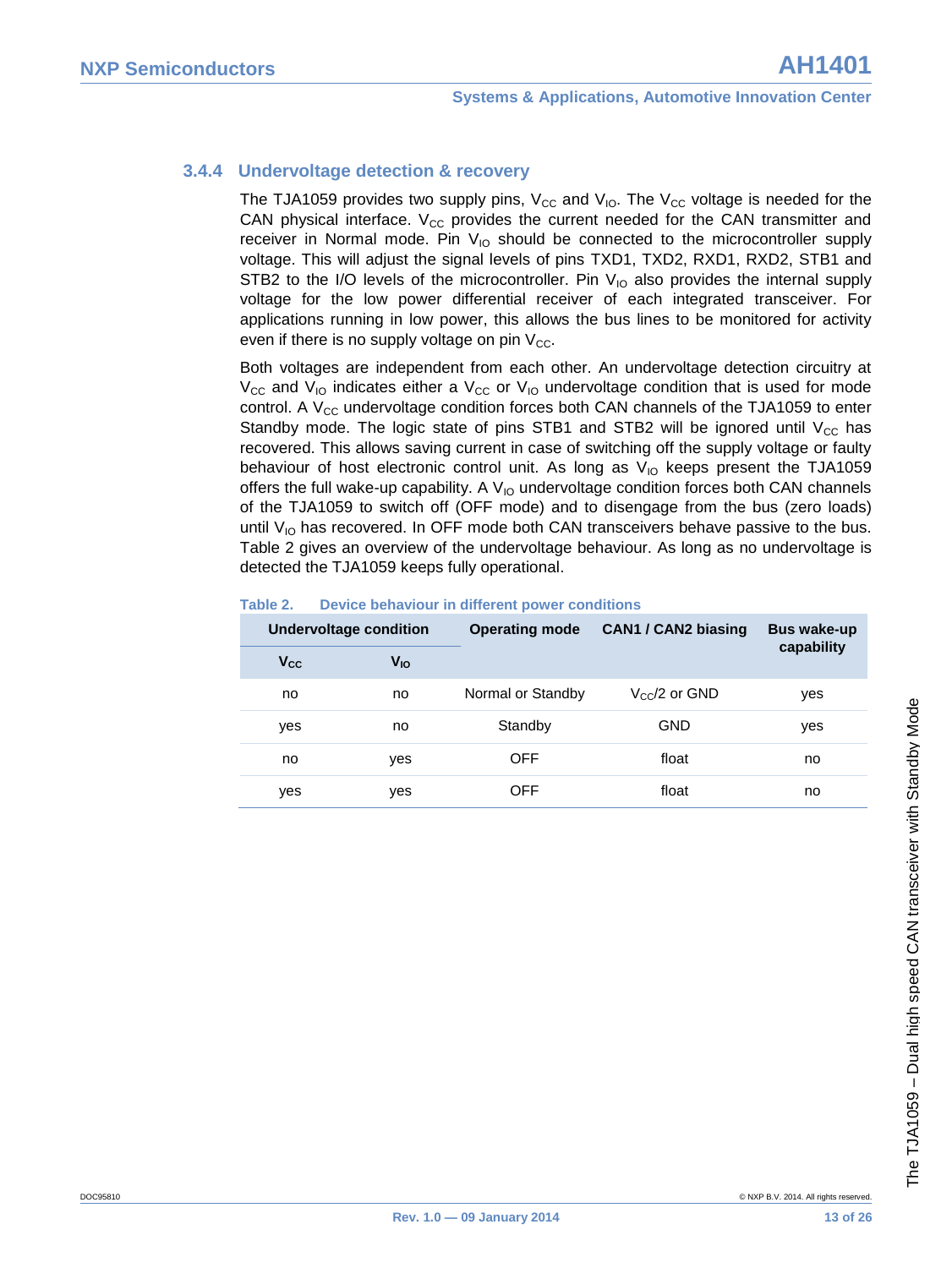### <span id="page-13-0"></span>**3.5 Hardware application**

[Fig 8](#page-13-1) shows how to integrate the TJA1059 within a typical application. The application example assumes a 3V supplied host microcontroller. There is a dedicated 5V regulator supplying the TJA1059 transceiver on its  $V_{\text{CC}}$  supply pin (necessary for proper CAN transmit capability).



<span id="page-13-1"></span>Note: For detailed hardware application guidance please refer to next chapters explaining how the pins of the TJA1059 are properly connected in an application environment.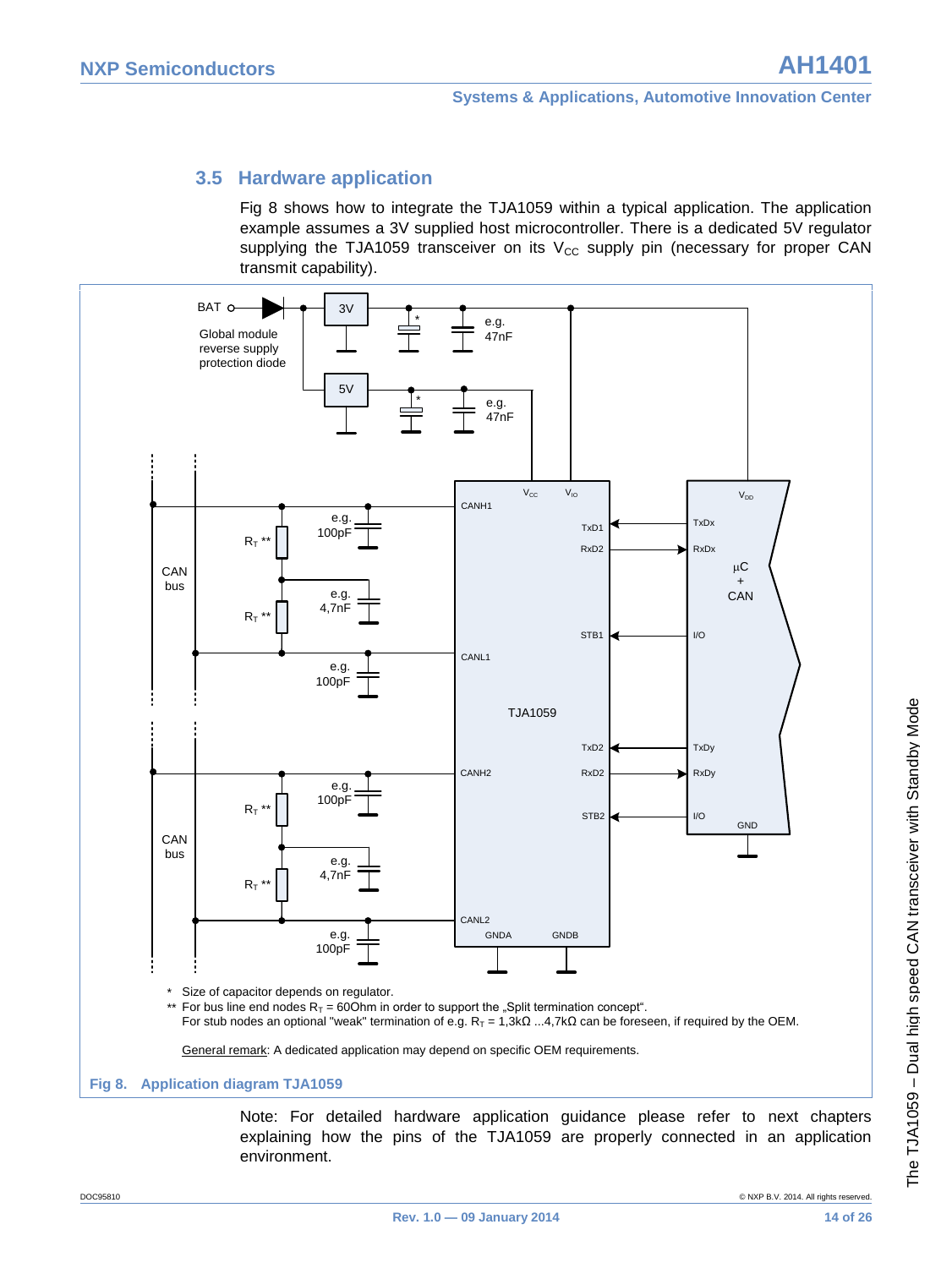#### **3.5.1 V**<sub>cc</sub> **pin**

<span id="page-14-0"></span>The  $V_{CC}$  supply provides the current needed for the transmitter and receiver of the high speed CAN transceiver. The  $V_{CC}$  supply must be able to deliver current of 90 mA in average for the transceiver (see chapter [3.5.1.1\)](#page-14-1).

Typically a capacitor between 47nF and 100nF is recommended being connected between  $V_{CC}$  and GND close to the transceiver. This capacitor buffers the supply voltage during the transition from recessive to dominant, when there is a sharp rise in current demand.

Using a linear voltage regulator, it is recommended to stabilize the output voltage with an additional bypass capacitor (see chapter [3.5.1.2\)](#page-15-0) that is usually placed at the output of the voltage regulator. Its purpose is to buffer disturbances on the battery line and to buffer extra supply current demand in the case of bus failures. The calculation of the bypass capacitor value is shown in chapter [3.5.1.2,](#page-15-0) while in chapter [3.5.1.1](#page-14-1) the average  $V_{\text{CC}}$  supply current is calculated for thermal load considerations of the  $V_{\text{CC}}$  voltage regulator. This can be done in absence and in presence of bus short-circuit conditions.

#### **3.5.1.1 Thermal load consideration for the V<sub>CC</sub> voltage regulator**

<span id="page-14-1"></span>The averages  $V_{CC}$  supply current can be calculated in absence and in presence of bus short-circuit conditions (see [Table 3\)](#page-14-2). Assuming a transmit duty cycle of 50% on pin TXD the maximum average supply current in absence of bus failures calculates to:

 $I_{CC}$  norm avg =  $0.5 \cdot (I_{CC}$  REC\_MAX +  $I_{CC}$  DOM\_MAX)

#### <span id="page-14-2"></span>**Table 3.** Maximum V<sub>CC</sub> supply current in recessive and dominant state

| <b>Device</b> | $I_{CC}$ REC MAX $[MA]$     | $\mathsf{I}_{\text{CC DOM MAX}}[\mathsf{mA}]$ |
|---------------|-----------------------------|-----------------------------------------------|
| TJA1059       | 20 (both channel recessive) | 140 (both channel dominant)                   |

This results in an average supply current of  $I_{CC\_norm}$  avg = 80mA.

In presence of bus failures the  $V_{CC}$  supply current for the transceiver can increase significantly (see [Table 4\)](#page-14-3). The maximum dominant  $V_{CC}$  supply current  $I_{CC}$  pom sc MAX flows in the case of an applied short circuit between CANH to GND. Along with the CANH short circuit output current  $I_{O(dom)MAX} = 100mA$  the maximum dominant  $V_{CC}$  supply current  $I_{CC-DOM-SC-MAX}$  calculates to about 220mA.

#### $I_{CC\_DOM\_SC\_MAX} = (I_{CC\_REC\_MAX} + I_{O(dom)MAX})$

This results in an average supply current of 110mA in worst case of a short circuit from CANH to GND. The  $V_{CC}$  voltage regulator must be able to handle this average supply current.

<span id="page-14-3"></span>

|               | Table 4. Average $V_{CC}$ supply current |                                                             |                                              |
|---------------|------------------------------------------|-------------------------------------------------------------|----------------------------------------------|
| <b>Device</b> |                                          | $\mathsf{I}_{\mathsf{CC} \text{ norm } \mathsf{avg}}$ [MA]  | $\mathsf{I_{CC\_AVG\_SC\_MAX}}[m\mathsf{A}]$ |
| TJA1059       |                                          | 80 (both channels transmitting) 220 (both channels shorted) |                                              |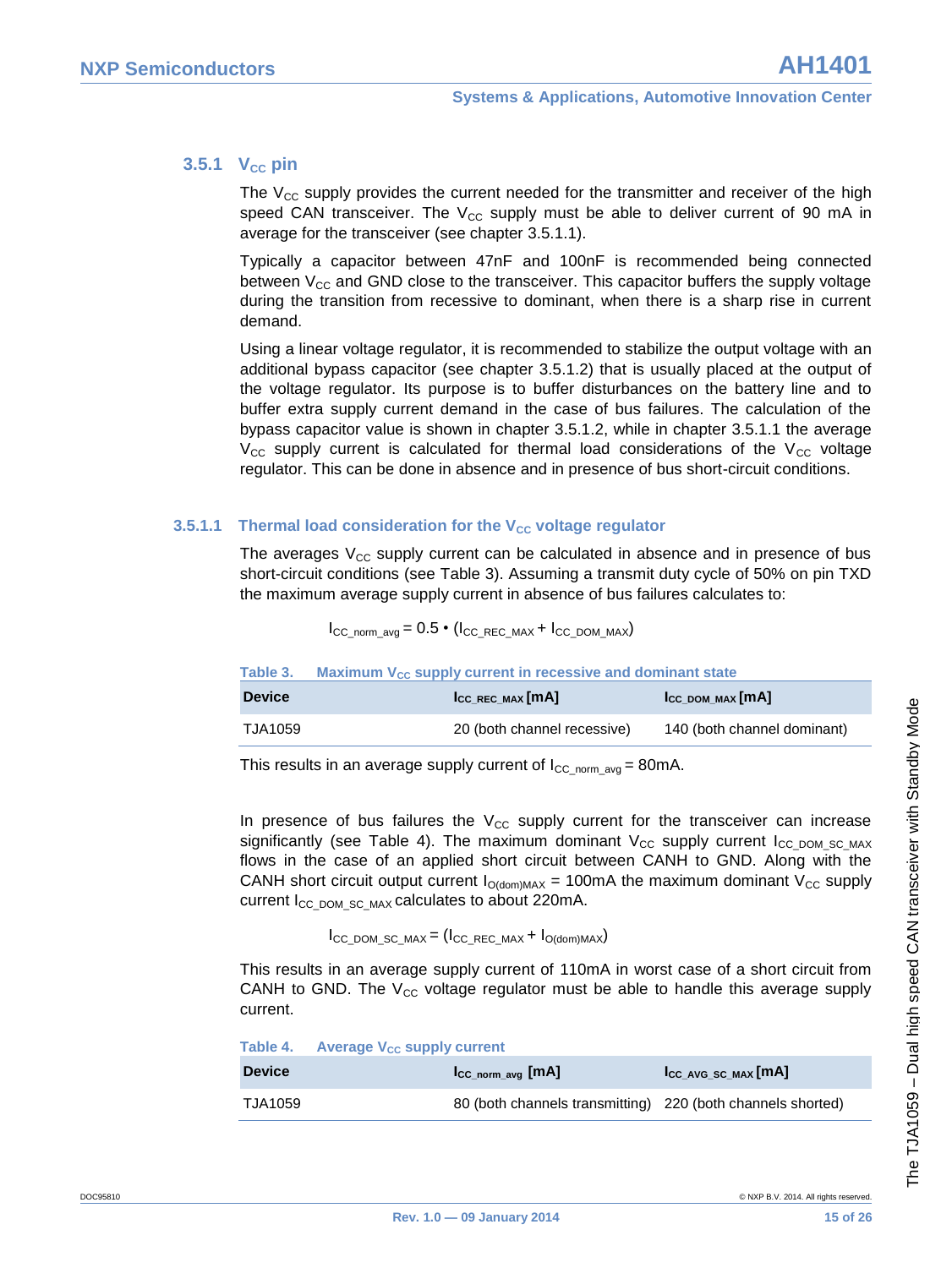#### **3.5.1.2 Dimensioning the bypass capacitor of the voltage regulator**

<span id="page-15-0"></span>Depending on the power supply concept, the required worst-case bypass capacitor and the extra current demand in the case of bus failures can be calculated.

$$
C_{\mathit{BUFF}} = \frac{\Delta I_{\mathit{CC\_max\_sc}} \cdot t_{\mathit{dom\_max}}}{\Delta V_{\max}}
$$

Dimensioning the capacitor gets very important with a shared voltage supply between transceiver and microcontroller. Here, extra current demand with bus failures may not lead to an unstable supply for the microcontroller. This input is used to determine the bypass capacitor needed to keep the voltage supply stable under the assumption that all the extra current demand has to be delivered from the bypass capacitor.

The quiescent current delivered from the voltage regulator to the transceiver is determined by the recessive  $V_{CC}$  supply current  $I_{CC|REC}$ .

In absence of bus failures the maximum extra supply current is calculated by:

$$
\Delta I_{\rm CC\_max} = (I_{\rm CC\_DOM\_MAX} - I_{\rm CC\_REC\_MIN})
$$

In presence of bus failures the maximum extra supply current may be significantly higher.

Considering the worst case of a short circuit from CANH to GND the maximum extra supply current is calculated by:

$$
\Delta I_{\rm CC\_max\_sc} = (I_{\rm CC\_DOM\_SC\_MAX} - I_{\rm CC\_REC\_MIN})
$$

#### **Example:**

With  $I_{CC-domsc max}$  = 220 mA (estimated) and  $I_{CC-recmin}$  = 4 mA the maximum extra supply current calculates to

 $\Delta l_{\text{CC max}}$  sc = 216 mA

In the case of a short circuit from CANH to GND, the bus is clamped to the recessive state, and according to the CAN protocol the uC transmits 17 subsequent dominant bits on TXD. That would mean the above calculated maximum extra supply current has to be delivered for at least 17 bit times. The reason for the 17 bit times is that at the moment the CAN controller starts a transmission, the dominant Start Of Frame bit is not fed back to RXD and forces an error frame due to the bit failure condition. The first bit of the error frame again is not reflected at RXD and forces the next error frame (TX Error Counter +8). Latest after 17 bit times, depending on the TX Error Counter Level before starting this transmission, the CAN controller reaches the Error Passive limit (128) and stops sending dominant bits. Now a sequence of 25 recessive bits follows (8 Bit Error Delimiter  $+$  3 Bit Intermission + 8 Bit Suspend Transmission) and the  $V_{CC}$  supply current becomes reduced to the recessive one.

Assuming that the complete extra supply current during the 17 bit times has to be buffered by the bypass capacitor, the worst-case bypass capacitor calculates to:

$$
C_{\text{BUFF}} = \frac{\Delta I_{\text{CC\_max\_sc}} \cdot t_{\text{dom\_max}}}{\Delta V_{\text{max}}}
$$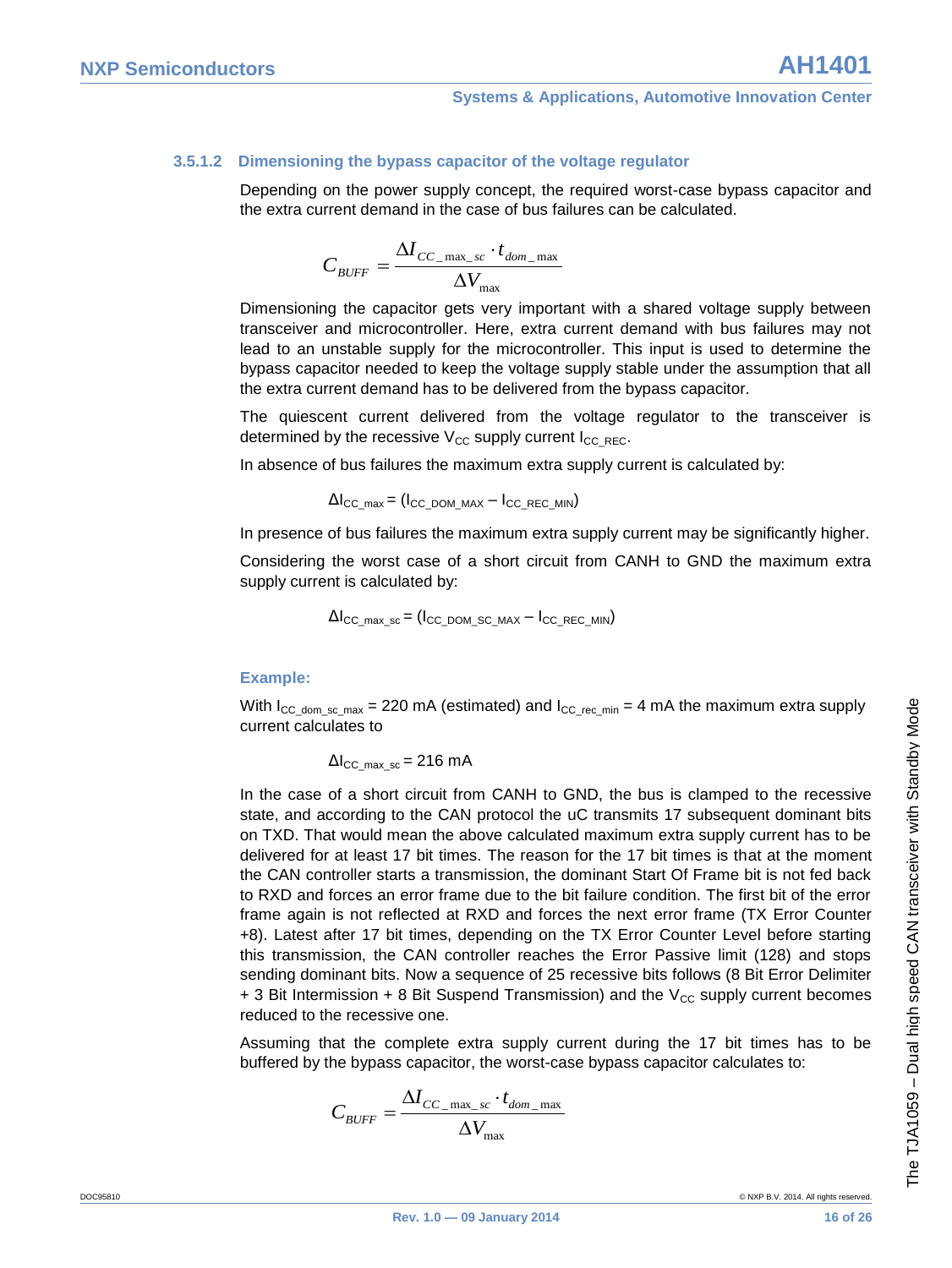Whereas  $\Delta V_{\text{max}}$  is the maximum allowed voltage drop at pin  $V_{\text{CC}}$  and  $t_{\text{dom max}}$  is the dominant time of 17 bit times at 500kbit/s.

| Table 5. |  |  | Average V <sub>cc</sub> supply current (assuming 500kbit/s) |  |
|----------|--|--|-------------------------------------------------------------|--|

| <b>Device</b> | $\Delta I_{CC}$ max sc | L <sub>dom</sub> max | $\mathbf{\Delta}$ V max | $\mathbf{C}_\mathbf{Buffer}$ |
|---------------|------------------------|----------------------|-------------------------|------------------------------|
| TJA1048       | 216mA                  | 34us                 | 0.25V                   | $\approx 30 \mu F$           |

Of course, depending on the regulation capabilities of the used voltage regulator the bypass capacitor may be much smaller.

#### **3.5.2 VIO pin**

<span id="page-16-0"></span>Pin  $V_{10}$  is connected to the microcontroller supply voltage to provide the proper voltage reference for the input threshold of digital input pins and for the HIGH voltage of digital outputs. It defines the ratiometric digital input threshold from as 2.85V to 5.25V.for interface pins like TXD1, TXD2, STB1 and STB2 and the HIGH-level output voltage for RXD1 and RXD2.

Also for the TJA1059 the low-power differential receiver is supplied out of pin  $V_{10}$ . This allows the bus lines to be monitored for activity even if there is no supply voltage on pin  $V_{\text{CC}}$ . This allows applications with even less quiescent current because the 5V regulator can be switched off entirely keeping bus wake-ups still possible. If there is detected an undervoltage condition the transceiver will switch into OFF mode and both CAN channels will be invisible onto the bus.

#### **3.5.3 TXD pin**

<span id="page-16-1"></span>The transceiver receives the digital bit stream to be transmitted onto the bus via the pin TXD. When applied signals at TXD show very fast slopes, it may cause a degradation of the EMC performance. Depending on the OEM an optinal series resistor of up to 1kΩ within the TXD line between transceiver and microcontroller might be useful. Along with pin capacitance this would help to smooth the edges for some degree. For high bus speeds (close to 1 Mbit/s) the additional delay within TXD has to be taken into account. Please consult the dedicated OEM specification regarding TXD connection to the host microcontroller.

#### **3.5.4 RXD pin**

<span id="page-16-2"></span>The analog bit stream received from the bus is output at pin RXD for further processing within the CAN-controller. As with pin TXD a series resistor of up to 1 k $\Omega$  can be used to smooth the edges at bit transitions. Again the additional delay within RXD has to be taken into account, if high bus speeds close to 1 Mbit/s are used. Please consult the dedicated OEM specification regarding TXD connection to the host microcontroller.

#### <span id="page-16-3"></span>**3.6 STB1 & STB2 pins**

These input pins are mode pins and used for mode control. They are typically directly connected to an output port pin of a microcontroller.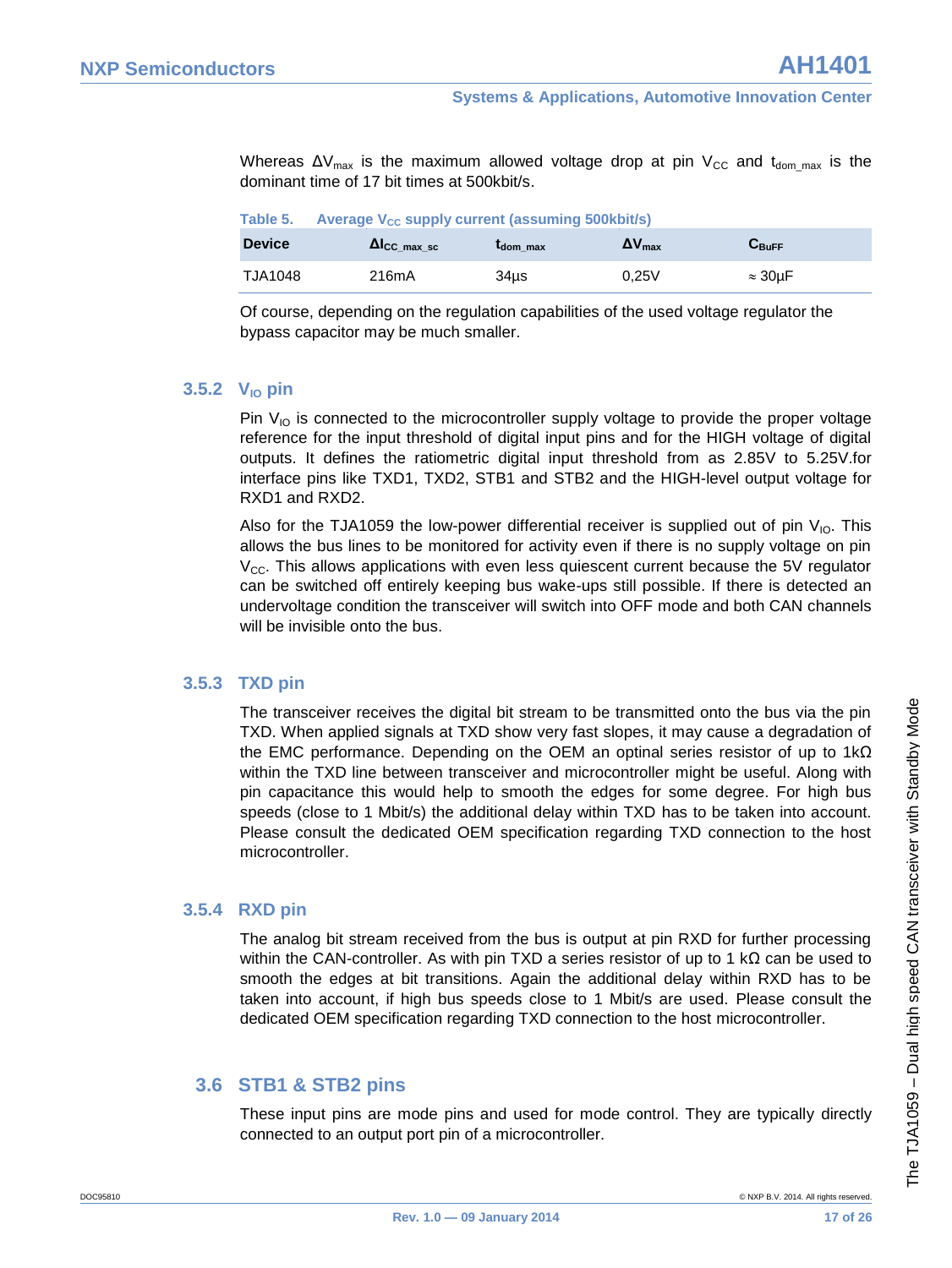### **3.7 Bus Pins CANH / CANL**

<span id="page-17-0"></span>The transceiver is connected to the bus via pin CANH/L. Nodes connected to the bus end must show a differential termination, which is approximately equal to the characteristic impedance of the bus line in order to suppress signal reflection. Instead of a one-resistor termination it is highly recommended using the so-called Split Termination (for details refer to [\[5\]\)](#page-23-4). EMC measurements have shown that the Split Termination is able to improve significantly the signal symmetry between CANH and CANL, thus reducing emission. Basically each of the two termination resistors is split into two resistors of equal value, i.e. two resistors of  $60\Omega$  (or  $62\Omega$ ) instead of one resistor of 120 $\Omega$ . The special characteristic of this approach is that the common mode signal, available at the centre tap of the termination, is terminated to ground via a capacitor. The recommended value for this capacitor is in the range of 4,7nF to 47nF.

As the symmetry of the two signal lines is crucial for the emission performance of the system, the matching tolerance of the two termination resistors should be as low as possible (desired: <1%).

Additionally it is recommended to load the CANH and CANL pin each with a capacitor of about 100pF close to the connector of the ECU. The main reason is to increase the robustness to automotive transients and ESD. The matching tolerance of the two capacitors should be as low as possible.

OEMs might have dedicated circuits prescribed in their specifications. Please refer to the corresponding OEM specifications for individual details.

**Details about high speed CAN applications in general are explained in the NXP application hints document [\[5\]](#page-23-4) ― Rules and recommendations for in-vehicle CAN networks.**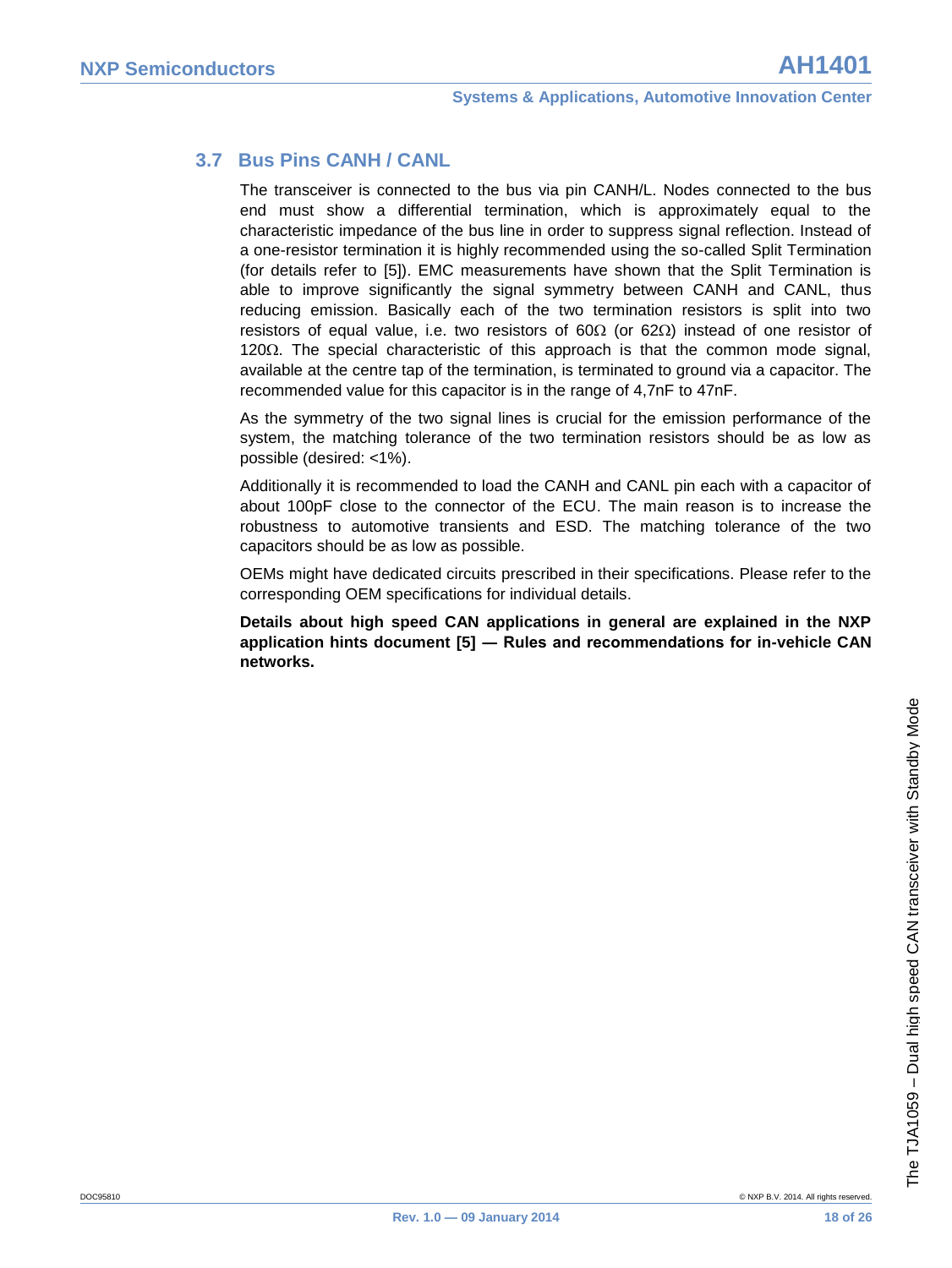#### <span id="page-18-1"></span><span id="page-18-0"></span>**4.1 Pin FMEA**

This chapter provides an FMEA (Failure Mode and Effect Analysis) for typical failure situations, when dedicated pins of the  $3<sup>rd</sup>$  generation HS-CAN transceivers are shortcircuited to supply voltages like  $V_{BAT}$ ,  $V_{CC}$ , GND or to neighbored pins or simply left open. The individual failures are classified, due to their corresponding effects on the transceiver and bus communication in [Table 6.](#page-18-2) 

<span id="page-18-2"></span>

|  | Table 6. | <b>Classification of failure effects</b> |  |  |
|--|----------|------------------------------------------|--|--|
|--|----------|------------------------------------------|--|--|

| Class | <b>Effects</b>                                                                                             |
|-------|------------------------------------------------------------------------------------------------------------|
| A     | - Damage to transceiver<br>- Bus may be affected                                                           |
| B     | - No damage to transceiver<br>- No bus communication possible                                              |
| C     | - No damage to transceiver<br>- Bus communication possible<br>- Corrupted node excluded from communication |
| D     | - No damage to transceiver<br>- Bus communication possible<br>- Reduced functionality of transceiver       |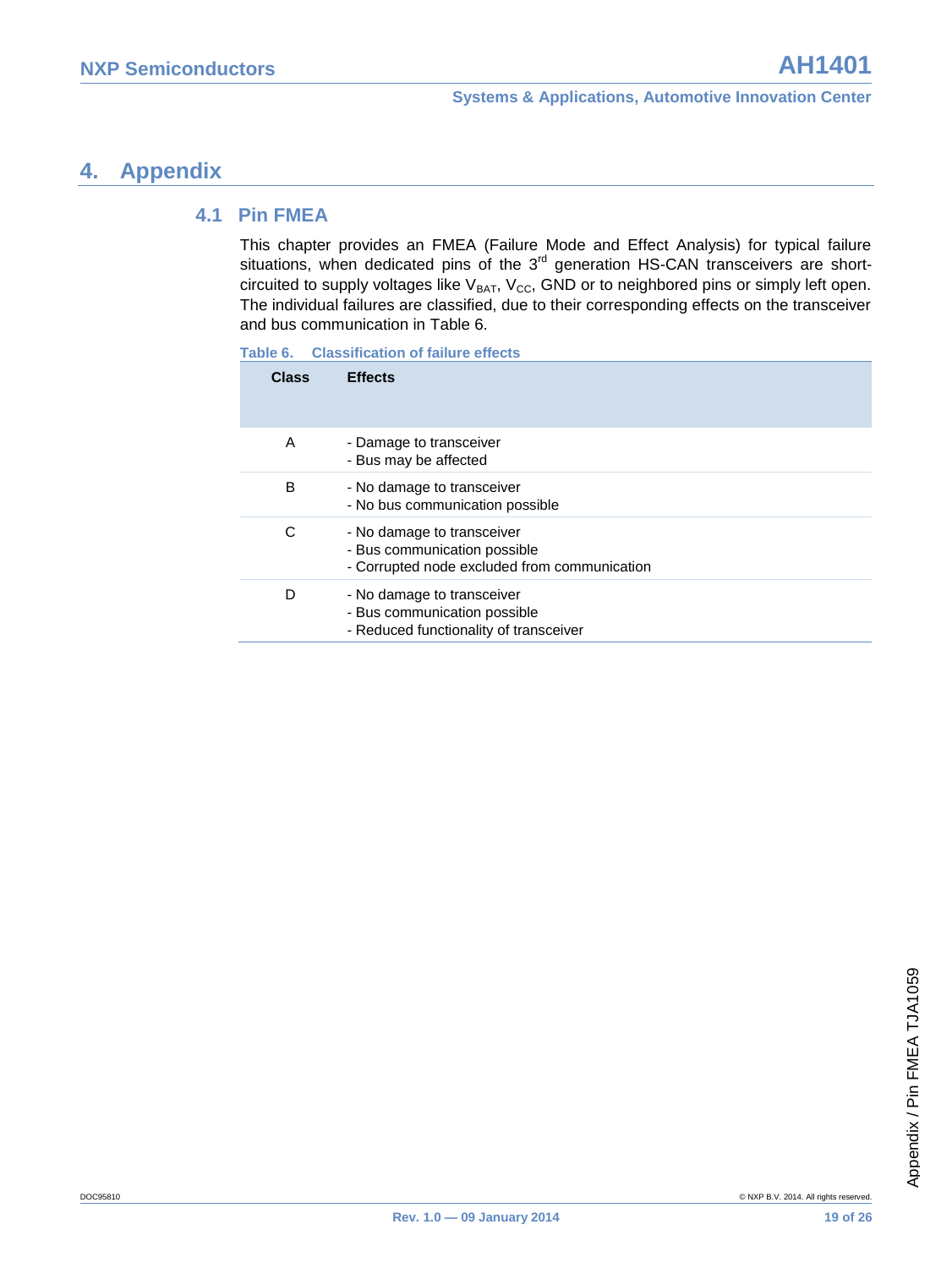#### **Systems & Applications, Automotive Innovation Center**

| Pin                    | Short to V <sub>BAT</sub> (12V  40 V) |                                                    |                          | Short to V <sub>cc</sub> (5V)                                              |  |  |
|------------------------|---------------------------------------|----------------------------------------------------|--------------------------|----------------------------------------------------------------------------|--|--|
|                        | <b>Class</b>                          | <b>Remark</b>                                      | <b>Class</b>             | <b>Remark</b>                                                              |  |  |
| $(1)$ TXD1             | Α                                     | Limiting value exceeded                            | $\mathsf C$              | TXD1 clamped recessive                                                     |  |  |
| $(2)$ GNDA             | C                                     | Node is left unpowered                             | C                        | V <sub>cc</sub> undervoltage detected;<br>Both TRX enter Standby Mode      |  |  |
| $(3)$ $V_{CC}$         | Α                                     | Limiting value exceeded                            | $\overline{\phantom{a}}$ |                                                                            |  |  |
| $(4)$ RXD1             | A                                     | Limiting value exceeded                            | C                        | RXD1 clamped recessive;<br>Channel 1 bus communication<br>may be disturbed |  |  |
| $(5)$ GNDB             | C                                     | Node is left unpowered                             | C                        | V <sub>cc</sub> undervoltage detected;<br>Both TRX enter Standby Mode      |  |  |
| (6) TXD2               | A                                     | Limiting value exceeded                            | C                        | TXD2 clamped recessive                                                     |  |  |
| $(7)$ RXD2             | A                                     | Limiting value exceeded                            | C                        | RXD2 clamped recessive;<br>Channel 2 bus communication<br>may be disturbed |  |  |
| $(8)$ STB2             | A                                     | Limiting value exceeded                            | D                        | Channel 2 Normal Mode not<br>selectable                                    |  |  |
| $(9)$ CANL2            | B                                     | No bus communication                               | B                        | Channel 2 no bus communication                                             |  |  |
| (10) CANH <sub>2</sub> | D                                     | Degration of EMC;<br>Bit timing violation possible | D                        | Channel 2 degration of EMC;<br>Bit timing violation possible               |  |  |
| $(11)$ $V_{10}$        | A                                     | Limiting value exceeded                            | C                        | uC may be damaged, if $V_{\text{CC}} > V_{\text{IO}}$                      |  |  |
| (12) CANL1             | B                                     | No bus communication                               | B                        | Channel 1 no bus communication                                             |  |  |
| $(13)$ CANH1           | D                                     | Degration of EMC;<br>Bit timing violation possible | D                        | Channel 1 degration of EMC;<br>Bit timing violation possible               |  |  |
| $(14)$ STB1            | A                                     | Limiting value exceeded                            | D                        | Channel 1 Normal Mode not<br>selectable                                    |  |  |

#### **Table 7. • TJA1059 FMEA matrix for pin short-circuits to V<sub>BAT</sub> and V<sub>CC</sub>**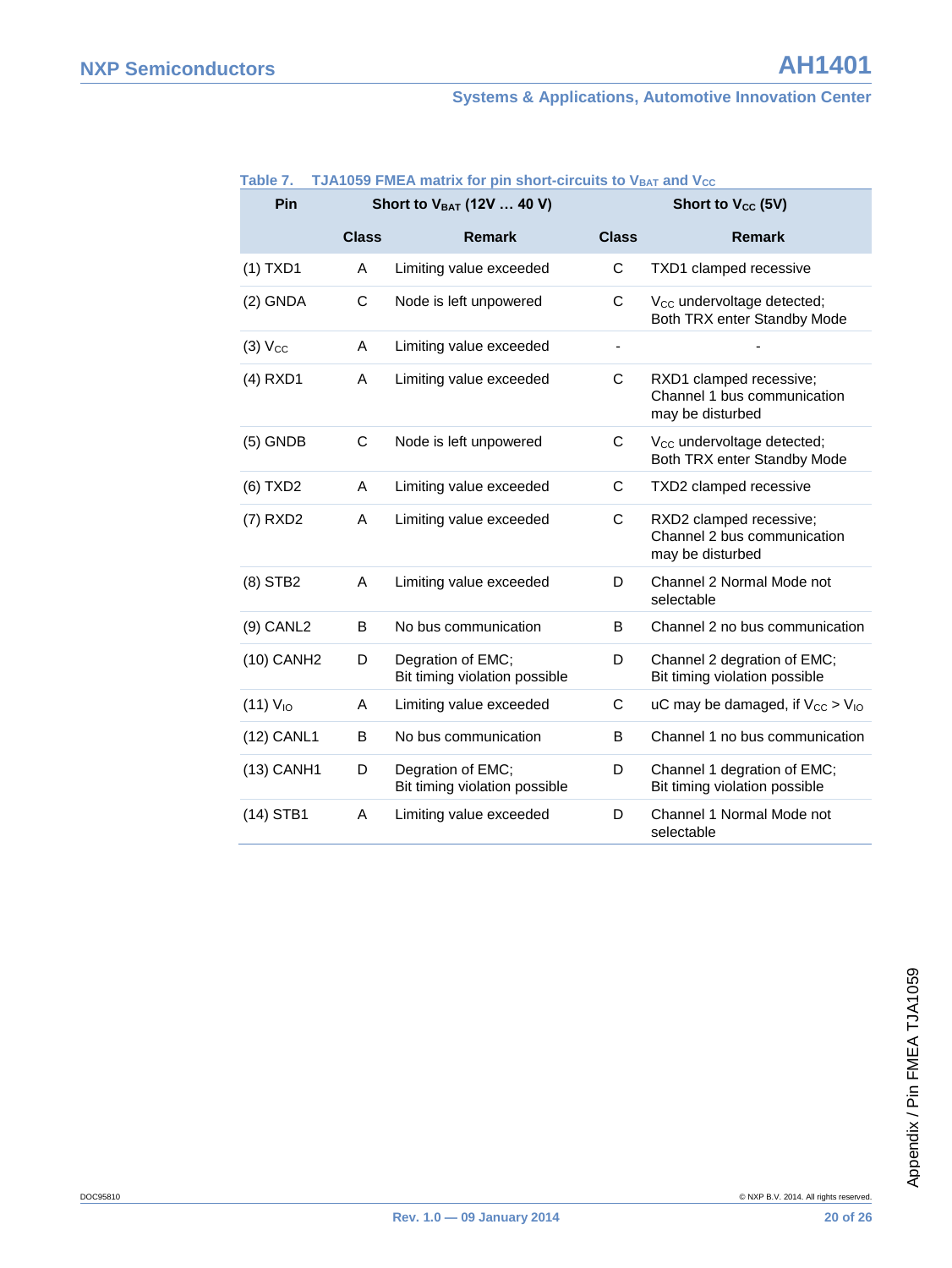| Pin                    | <b>Short to GND</b> |                                                                                                    | Open         |                                                                                                    |  |
|------------------------|---------------------|----------------------------------------------------------------------------------------------------|--------------|----------------------------------------------------------------------------------------------------|--|
|                        | <b>Class</b>        | <b>Remark</b>                                                                                      | <b>Class</b> | <b>Remark</b>                                                                                      |  |
| $(1)$ TXD1             | C                   | TXD1 dominant clamping;<br>Transmitter is disabled                                                 | C            | TXD1 clamped recessive                                                                             |  |
| $(2)$ GNDA             |                     |                                                                                                    | C            | Undervoltage detected;<br>Both TRXs enter Off Mode and<br>behave passive to the bus                |  |
| $(3)$ $V_{CC}$         | C                   | V <sub>CC</sub> undervoltage detected;<br>Both TRX enter Standby Mode                              | C            | V <sub>cc</sub> undervoltage detected;<br>Both TRX enter Standby Mode                              |  |
| $(4)$ RXD1             | C                   | RXD1 clamped dominant                                                                              | C            | Node may produce error frames on<br>channel 1 until bus-off is entered                             |  |
| $(5)$ GNDB             |                     |                                                                                                    | C            | Undervoltage detected;<br>Both TRX enter Off Mode and<br>behave passive to the bus                 |  |
| (6) TXD2               | C                   | TXD2 dominant clamping;<br>Transmitter is disabled                                                 | C            | TXD2 clamped recessive                                                                             |  |
| $(7)$ RXD2             | C                   | RXD2 clamped dominant                                                                              | $\mathsf C$  | Node may produce error frames on<br>channel 2 until bus-off is entered                             |  |
| $(8)$ STB2             | C                   | Channel 2 Standby Mode not<br>selectable                                                           | C            | Channel 2 Normal Mode not<br>selectable                                                            |  |
| $(9)$ CANL2            | D                   | Channel 2 degration of EMC;<br>Bit timing violation possible                                       | C            | Channel 2 transmission not<br>possible                                                             |  |
| (10) CANH <sub>2</sub> | В                   | Channel 2 no bus<br>communication                                                                  | C            | Channel 2 transmission not<br>possible                                                             |  |
| (11) V <sub>10</sub>   | C                   | V <sub>IO</sub> undervoltage detected;<br>Both TRX enter Off Mode and<br>behave passive to the bus | C            | V <sub>IO</sub> undervoltage detected;<br>Both TRX enter Off Mode and<br>behave passive to the bus |  |
| (12) CANL1             | D                   | Channel 1 degration of EMC;<br>Bit timing violation possible                                       | C            | Channel 1 transmission not<br>possible                                                             |  |
| (13) CANH1             | B                   | Channel 1 no bus<br>communication                                                                  | C            | Channel 1 transmission not<br>possible                                                             |  |
| $(14)$ STB1            | C                   | Channel 1 Standby Mode not<br>selectable                                                           | C            | Channel 1 Normal Mode not<br>selectable                                                            |  |

#### **Table 8. TJA1059 FMEA matrix for pin short-circuits to GND and open**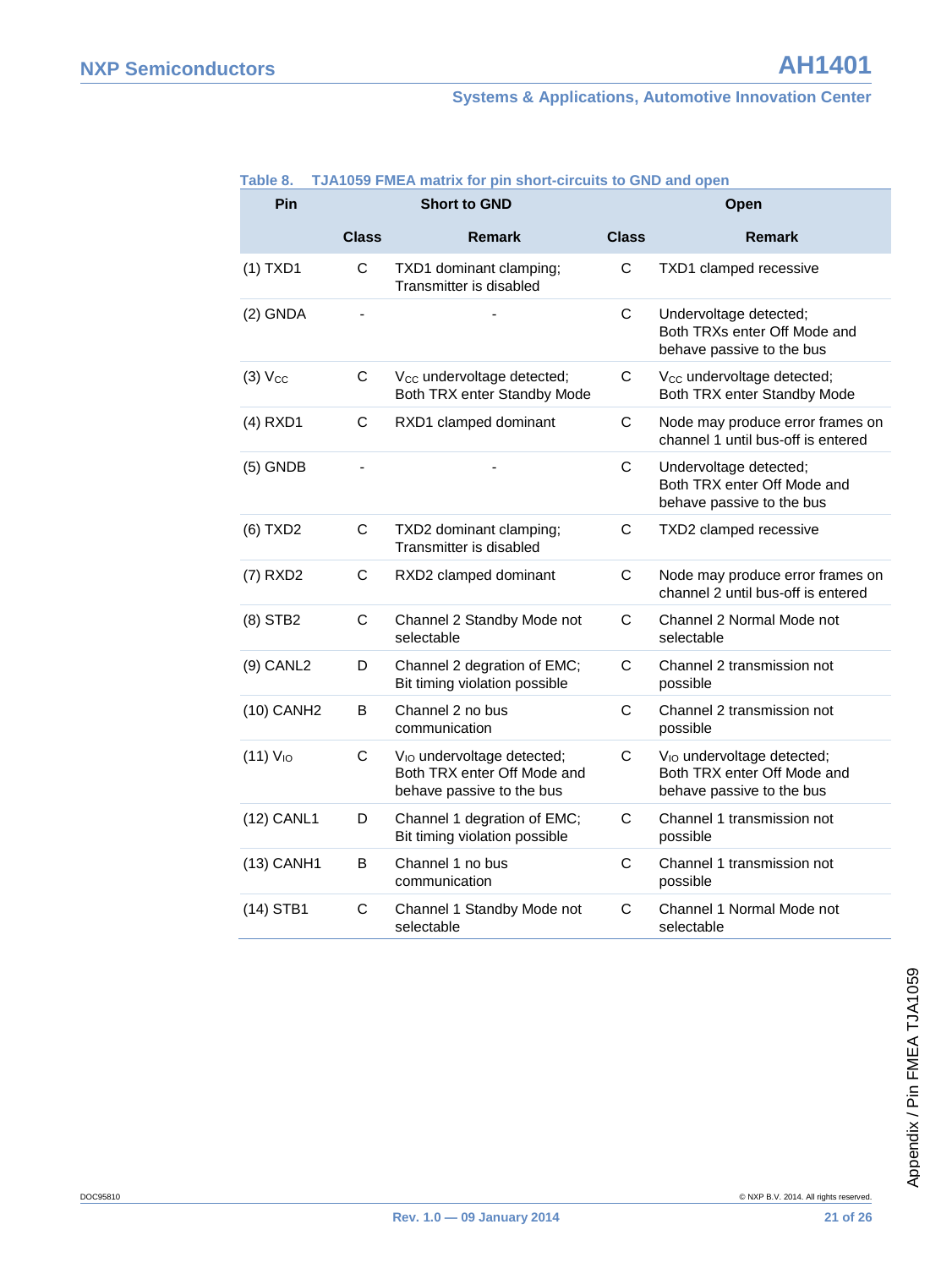#### **Systems & Applications, Automotive Innovation Center**

| Pin                                   | Short to neighbored pin |                                                                                                           |  |
|---------------------------------------|-------------------------|-----------------------------------------------------------------------------------------------------------|--|
|                                       | <b>Class</b>            | <b>Remark</b>                                                                                             |  |
| TXD1 - GNDA                           | C                       | Transmitter 1 disabled after TXD dominant timeout                                                         |  |
| <b>GNDA - Vcc</b>                     | С                       | V <sub>cc</sub> undervoltage detected; Both TRX enter Standby Mode                                        |  |
| $V_{CC}$ - RXD1                       | С                       | RXD 1 clamped recessive                                                                                   |  |
| RXD1 - GNDB                           | C                       | RXD 1 clamped dominant                                                                                    |  |
| GNDB - TXD2                           | C                       | Transmitter 2 disabled after TXD dominant timeout                                                         |  |
| TXD2 - RXD2                           | B                       | Temporary channel 2 bus blocking possible; Bus 2 is released after<br><b>TXD dominant timeout</b>         |  |
| STBN2 - CANL2                         | D                       | TRX 2 enters Standby Mode if the bus is recessive and enters<br>Normal mode if the bus is driven dominant |  |
| CANL <sub>2</sub> - CANH <sub>2</sub> | в                       | No bus communication on channel 2                                                                         |  |
| $CANH2 - V10$                         | D                       | Degration of EMC;<br>Bit timing violation possible                                                        |  |
| $V_{10}$ - CANL1                      | B                       | No bus communication on channel 1                                                                         |  |
| CANL1 - CANH1                         | B                       | No bus communication on channel 1                                                                         |  |
| CANH <sub>1</sub> - STB <sub>1</sub>  | D                       | TRX 1 is not able to enter Normal Mode if the bus is recessive or<br>driven dominant                      |  |

#### **Table 9. TJA1059 FMEA matrix for pin short-circuits to neighbored pins**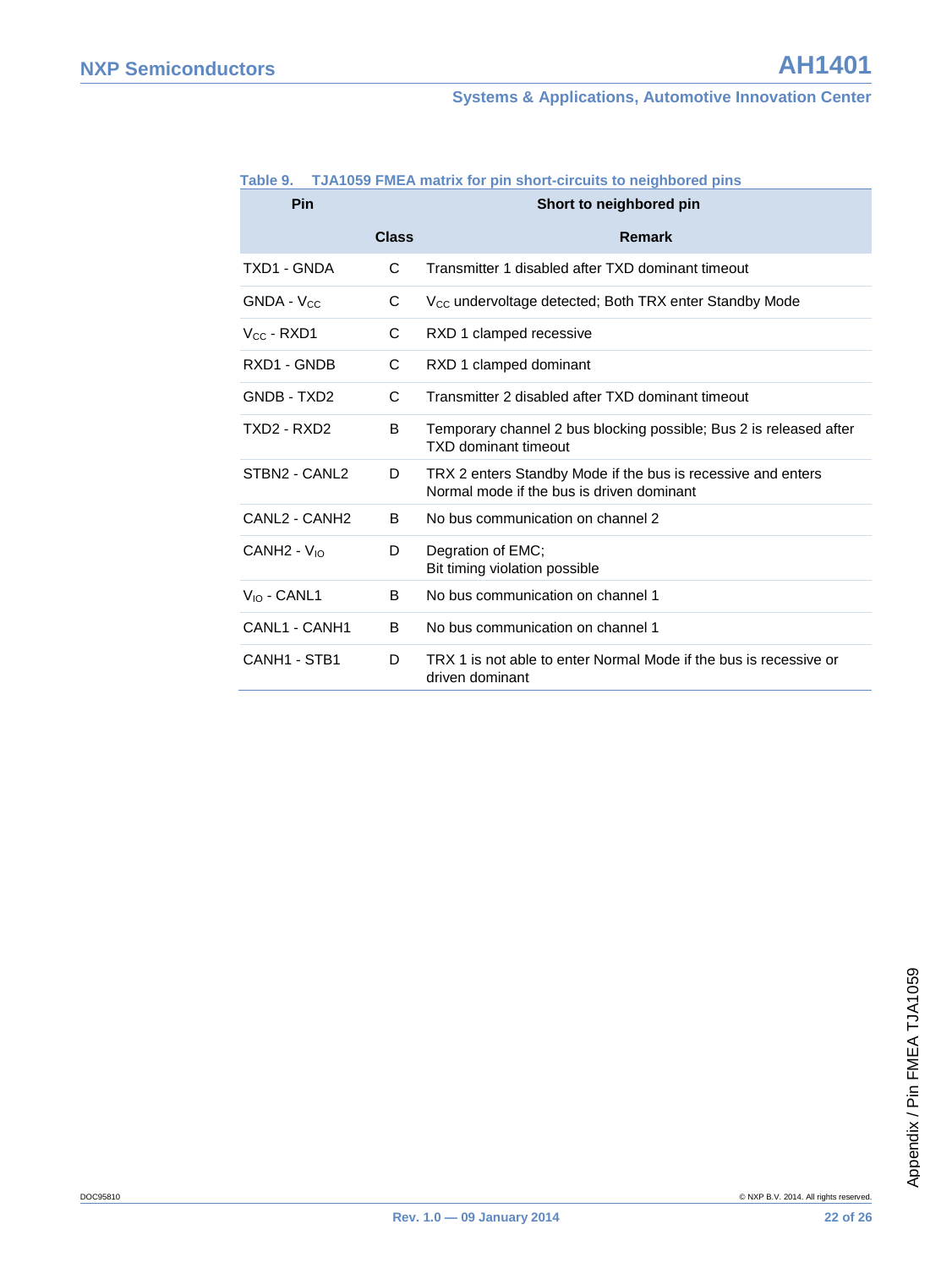## <span id="page-22-0"></span>**5. Abbreviations**

|             | <b>Table 10. Abbreviations</b>                                                                                                                |  |  |  |  |
|-------------|-----------------------------------------------------------------------------------------------------------------------------------------------|--|--|--|--|
| Acronym     | <b>Description</b>                                                                                                                            |  |  |  |  |
| CAN         | Controller Area Network                                                                                                                       |  |  |  |  |
| Clamp-15    | ECU architecture, Battery supply line after the ignition key, module is<br>temporarily supplied by the battery only (when ignition key is on) |  |  |  |  |
| Clamp-30    | ECU architecture, direct battery supply line before the ignition key, module is<br>permanently supplied by the battery                        |  |  |  |  |
| <b>DLC</b>  | Data Link Control                                                                                                                             |  |  |  |  |
| ECU         | <b>Electronic Control Unit</b>                                                                                                                |  |  |  |  |
| EMC         | Electromagnetic Compatibility                                                                                                                 |  |  |  |  |
| <b>EME</b>  | <b>Electromagnetic Emission</b>                                                                                                               |  |  |  |  |
| EMI         | Electromagnetic Immunity                                                                                                                      |  |  |  |  |
| <b>ESD</b>  | Electrostatic Discharge                                                                                                                       |  |  |  |  |
| <b>FMFA</b> | <b>Failure Mode and Effects Analysis</b>                                                                                                      |  |  |  |  |
| LIN         | Local Interconnect Network                                                                                                                    |  |  |  |  |
| <b>OEM</b>  | Original Equipment Manufacturer                                                                                                               |  |  |  |  |
| <b>PCB</b>  | <b>Printed Circuit Board</b>                                                                                                                  |  |  |  |  |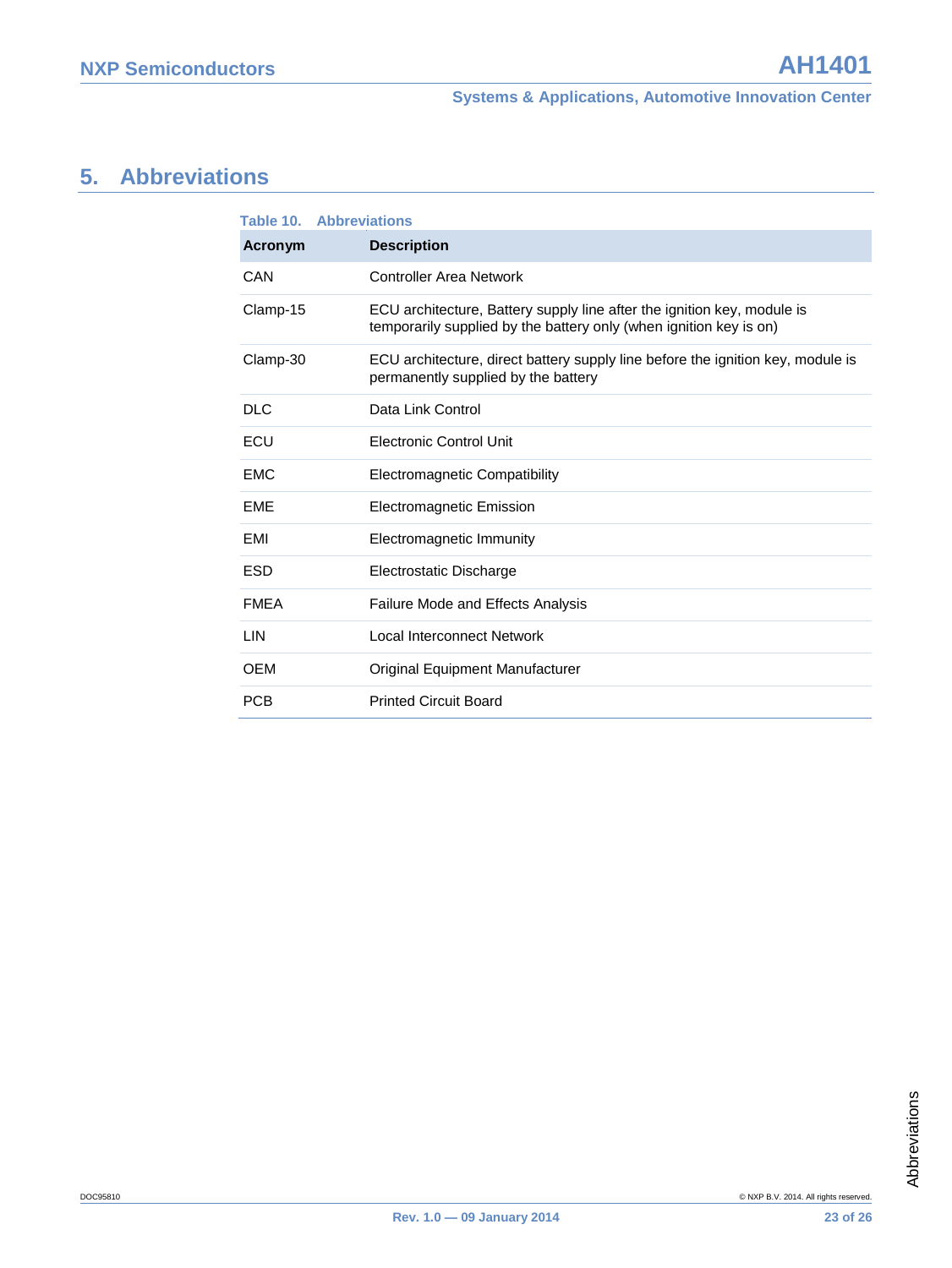### <span id="page-23-0"></span>**6. References**

- <span id="page-23-5"></span>[1] Product data sheet TJA1059, Dual high-speed CAN transceiver with Standby Mode – NXP Semiconductors, Rev. 0.7, 2013 Jan 3
- <span id="page-23-1"></span>[2] Road Vehicles – Controller Area Network (CAN) – Part 2: High-speed medium access unit, ISO 11898-2, International Standardization Organisation, 2003
- <span id="page-23-2"></span>[3] Road Vehicles – Controller Area Network (CAN) – Part 5: High-speed medium access unit with low power mode, ISO 11898-5, International Standardization Organisation, 2007
- <span id="page-23-3"></span>[4] High Speed CAN (HSC) for Vehicle Applications at 500kbps - SAE J2284, 2009
- <span id="page-23-4"></span>[5] Application Hints, Rules and recommendations for in-vehicle CAN networks, TR1135 – NXP Semiconductors, Rev. 00.01, 24 September 2012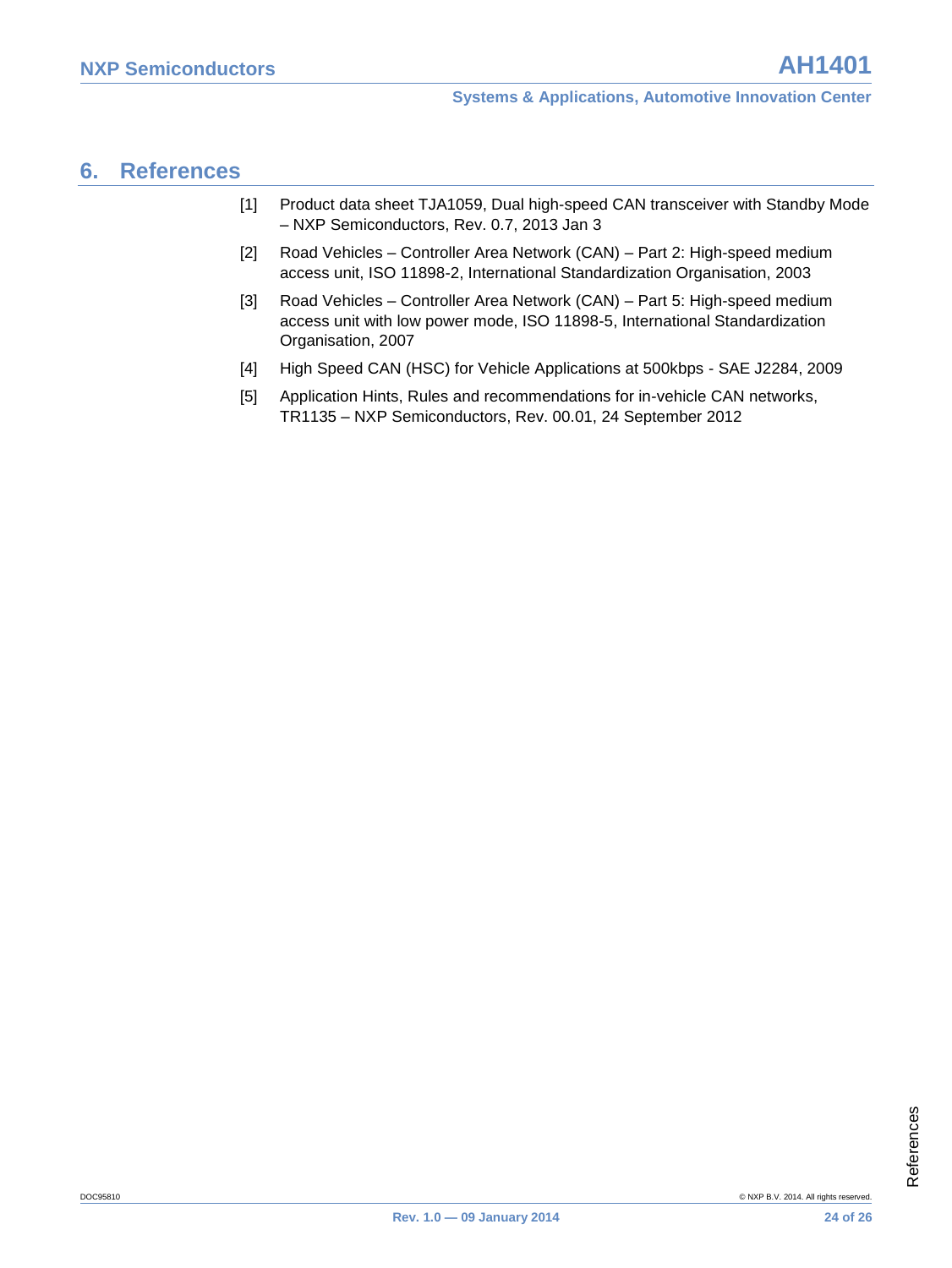### <span id="page-24-0"></span>**7. Legal information**

#### <span id="page-24-1"></span>**7.1 Definitions**

**Draft —** The document is a draft version only. The content is still under internal review and subject to formal approval, which may result in modifications or additions. NXP Semiconductors does not give any representations or warranties as to the accuracy or completeness of information included herein and shall have no liability for the consequences of use of such information.

#### <span id="page-24-2"></span>**7.2 Disclaimers**

**General —** Information in this document is believed to be accurate and reliable. However, NXP Semiconductors does not give any representations or warranties, expressed or implied, as to the accuracy or completeness of such information and shall have no liability for the consequences of use of such information.

**Right to make changes —** NXP Semiconductors reserves the right to make changes to information published in this document, including without limitation specifications and product descriptions, at any time and without notice. This document supersedes and replaces all information supplied prior to the publication hereof.

**Suitability for use — NXP** Semiconductors products are not designed authorized or warranted to be suitable for use in medical, military, aircraft, space or life support equipment, nor in applications where failure or malfunction of a NXP Semiconductors product can reasonably be expected to result in personal injury, death or severe property or environmental damage. NXP Semiconductors accepts no liability for inclusion and/or use of NXP Semiconductors products in such equipment or applications and therefore such inclusion and/or use is for the customer's own risk.

**Applications —** Applications that are described herein for any of these products are for illustrative purposes only. NXP Semiconductors makes no representation or warranty that such applications will be suitable for the specified use without further testing or modification.